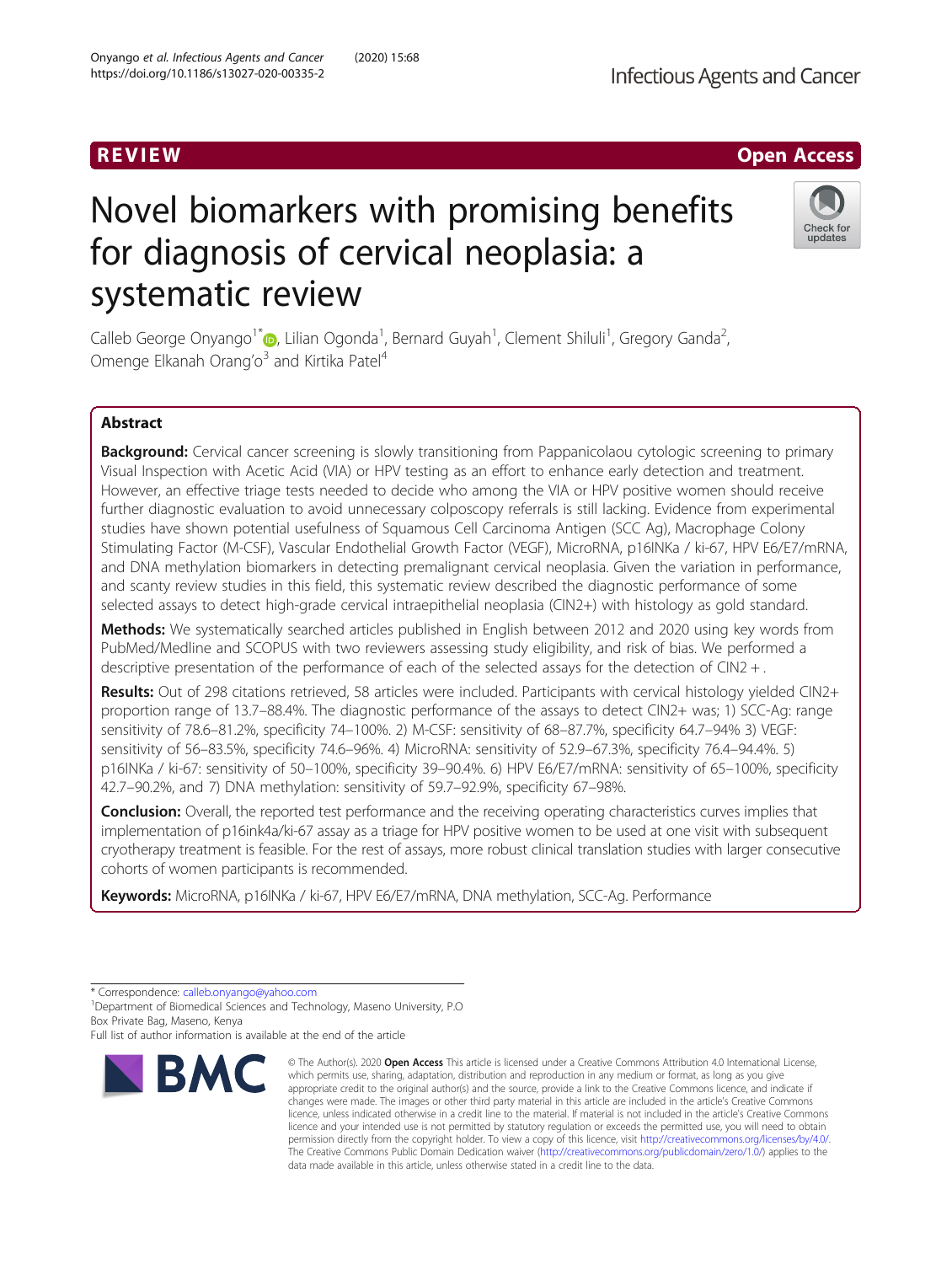# Background

Cervical cancer cases continue to rise despite concerted efforts to provide rapid and effective screening coupled with intensified human papilloma virus (HPV) vaccination to selected age category of females [[1\]](#page-9-0). Currently, the global incidence and mortality estimate of cervical cancer have risen to 569,847 and 311,365 respectively, with cases in sub-Saharan countries such as Kenya reported at 5250 (12.9%) and 3286 (11.84%) annually respectively, majorly from infection with high risk human papilloma virus (HR-HPV)16/18 [\[1](#page-9-0)].. Cervical carcinogenesis is characterized majorly by 1) increased expression of E6 and E7 genes of high risk HPVs, known to bind to and inactivate p53 and pRb oncosuppressors; 2) integration of viral DNA into host genome, with disruption of E2 viral genes and host chromosomal loci; and 3) molecular alterations of key regulators of cell cycle; all of which can be examined to predict a possible neoplasia using suitable probes such as DNA, RNA, antibody, protein, and aptamers [\[2](#page-9-0), [3\]](#page-9-0). Today, great efforts have been made to identify novel biomarkers aiming to improve detection of the invasive cervical cancer at the earliest stage possible. This review examined, and highlighted some of the substantially tested biomarkers with promising diagnostic potential for premalignant cervical lesion, and the feasibility of their implementation as alternative triage tests for visual inspection with acetic acid (VIA) or HPV-DNA positive women in facilities with inadequate histology infrastructure.

Recent discoveries have demonstrated significant milestones in management of cervical cancer based on United States of America Food and Drug Administration (USFDA) approved biomarkers such as Squamous Cell Carcinoma Antigen (SCC-Ag) currently implemented to support physicians with rapid screening of women at high risk of cervical neoplasia, and complemented with Cancer Antigen 125 (CA-125), Serum Fragment of Cytokeratins (CYFRA), Soluble CD44 (sCD44), and Carcinoma Embryonic Antigen (CEA) as prognostic markers for pre-treatment prediction and disease monitoring [\[4](#page-9-0)]. Subsequently, new biomarkers such as Macrophage Colony Stimulating Factor (M-CSF), Vascular Endothelial Growth Factor (VEGF), MicroRNA, p16INKa / ki-67, HPV E6/E7/ mRNA and DNA methylation have equally been identified in the recent past as potentially useful for early detection of cervical neoplasia  $[5-8]$  $[5-8]$  $[5-8]$  $[5-8]$ . The aim of this systematic review was to describe the diagnostic performance of some selected biomarkers to detect highgrade cervical lesions (CIN2+) with histology as gold standard; and evaluated their implementation feasibility based on investigators findings, remarks and applicability as triage test for VIA or HPV positive women in low income settings.

# **Methods**

# Protocol registration

In accordance to Maseno University study guidelines, our systematic review protocol was submitted to the Maseno University Register for study protocols Ref. No.PG/PHD/PH/00086/2017, and to the Open Science Framework (OSF) Register of Systematic Reviews.

### Eligibility criteria

The study design was based on selected studies: we considered cross-sectional and cohort studies that reported the diagnostic performance of SCC Ag, M-CSF, VEGF, miRNA (miR-9), p16INKa / ki-67, HPV E6/E7 mRNA and DNA methylation (majorly EPB41L3, JAM3, SOX1, L1) for the detection of CIN2+ (CIN2+ refers to: histologically confirmed high-grade lesions (CIN2, CIN3 and cancer)). We included studies of women with different kinds of cervical pathology published in peer-reviewed English journal articles in the period of 2012 to 2020 with the outcome of interest reported in different countries.

# Information sources and search strategy

This review was done following the Preferred Reporting Items for Systematic Reviews and Meta-Analysis Protocol (PRISMA) guidelines [\[9\]](#page-9-0). Research papers were systematically searched in PubMed/Medline and SCOPUS using key words by combing using Boolean operator. Additionally, manual search from Google scholar and Google databases was performed for grey literature, with last search done on 10th September 2020. The reference lists of retrieved articles were probed (forward and back ward searching) to identify articles that were not retrieved from databases and our manual search. The first two authors; C.G.O and L.O., searched the articles independently. The domains of the search terms were HPV E6/E7 mRNA, miR-9, p16INK4a / ki-67, DNA methylation, Squamous Cell carcinoma Antigen (SCC-Ag), Macrophage Colony Stimulating Factor (M-CSF), Vascular Endothelial Growth Factor (VEGF), DNA methylation, and Cervical Intraepithelial Neoplasia. We combined each of the studied biomarkers with the Boolean operator "OR", and the result was combined with the other terms.

#### Study selection

Research papers that reported the type of miRNA (miR-9), p16INK4a / ki-67, DNA methylation, SCC-Ag, M-CSF, VEGF, and HPV E6/E7 mRNA diagnostic performance for the detection of CIN2+ were included. Searched articles were directly imported and handled using EndNote X5 citation manager (Thomson Reuters, New York, USA). Based on the PRISMA protocol included in Additional file [1,](#page-8-0) duplicated articles were excluded, and the titles and abstracts of the remaining papers were screened independently for inclusion in full text evaluation by the first two authors.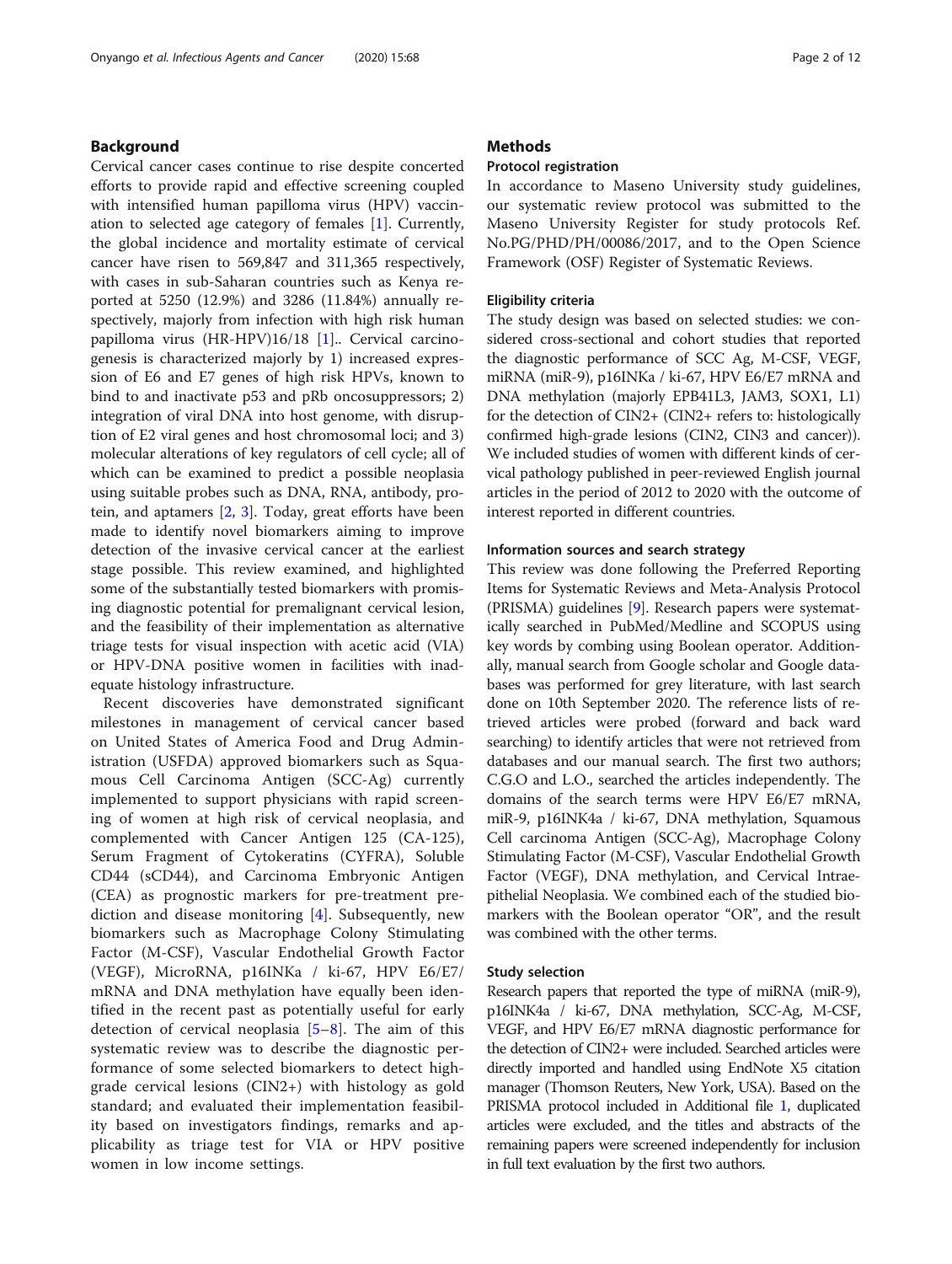# Data collection process and data items

Data such as the name of the first author, year of publication, country where the study was conducted, CIN profile of the study participants, sample type, the proportion of CIN2+, type of diagnostic test for each category of biomarkers, mean turnaround time (TAT), approval status of each assay, the positivity rate of each diagnostic assay, and its diagnostic performance (in terms of sensitivity, specificity, Positive Predictive value (PPV) and Negative Predictive Value (NPV)) were extracted from the included articles.

# Quality appraisal

To assess the risk of bias, the Critical Appraisal Skills Programme (CASP) tool  $[10]$  $[10]$  $[10]$ , that was developed to evaluate studies of diagnostic test accuracy was independently used by the first two authors. Of the eleven criterion of the tool, we eliminated three items because their scoring was difficult. Assessment of quality results was categorized but not summarized into a score since the method has less validity [\[10](#page-9-0)].

# Data synthesis

The extracted data were fed into a Microsoft Excel and presented in terms of 1) CIN profile of the study subjects, 2) the proportion of miR-9, p16INK4a / ki-67, DNA methylation, SCC-Ag, M-CSF, VEGF and HPV E6/ E7 test result 3) diagnostic performance of each of the seven assays to detect CIN2+ (sensitivity, specificity, PPV and NPV). We performed a descriptive presentation of these elements to compile a best evidence synthesis for the listed assays in the detection of CIN2+. A systematic narrative synthesis was provided in which summary results of recent studies with performance indicators were presented using text, figure, and table. Descriptive statistics, such as percentages were used to describe the findings.

# Results

#### Search results

From the systematically searched databases and other sources, a total of 298 articles were retrieved and sequentially screened. After removing 83 duplicates, the 215 were further screened by title then 57 were removed. Additionally, 78 were removed by abstract and 22 removed by full text with justifiable reasons described in the PRISMA flow chart (Fig. [1](#page-3-0)) adopted from PRIS MA guidelines for systematic screening [\[9](#page-9-0)]. Finally, a total of 58 studies met our inclusion criteria.

# Characteristics of the included studies

The characteristics of articles with performance indicators reported from different countries in Europe, Asia and the United States of America are summarized in

(Table [1](#page-4-0)). We didn't find articles reported in Latin America and Africa. The number of participants in each included study varied from 68 to 27,349, age range 18– 81 years with different cervical pathologies. The studies were of varying methodological quality, and were predominately performed in a secondary screening setting (i.e. women or cervical samples were subjected to a second test assay following a positive cytology or HPV-DNA. Among those participants who had cervical histological examination, the proportion of CIN2+ varied between 13.7 and 88.4%.

# Risk of bias

Ratings of the study quality for each of the nine domain was based on critical appraisal skills program (CASP) [[10\]](#page-9-0) criteria presented in Additional file [2](#page-8-0). The risk of bias for each individual domain was rated as 'Yes', 'No' or 'Can't tell'. The assessment of quality results was categorized not scored otherwise. Overall, we included studies which had no major methodological anomalies.

# Diagnostic performance of the listed assays to detect CIN2+

Owing to the difference in clinical presentation of subjects, pooling the diagnostic performance data was challenging. In its place, we compiled best evidence synthesis for each of the assays to detect high-grade cervical lesions (CIN2+) using descriptive statistics. The diagnostic performance of each of the assays as compared with histologically confirmed high-grade cervical intraepithelial neoplasia (CIN2+) as an endpoint was as follows; 1) HPV E6/E7 mRNA test performance varied considerably depending on the diagnostic method used as shown in Table [1.](#page-4-0) Eight of the studies included recorded a sensitivity, specificity, PPV, NPV, and Area Under Receiver Operating Characteristic Curve (AUC) ranges of 65–100%, 42.7–90.2%, 10–85.9%, 66.7–100%, and 0.59–0.80, respectively, using liquid based cytology (LBC) samples majorly on QuantiVirus®HPV platform [[13,](#page-9-0) [29](#page-10-0), [32](#page-10-0)–[37\]](#page-10-0). 2). For miRNA (miR-9) assay, three studies recorded sensitivity, specificity and area under the ROC curve ranges of 52.9–67.3%, 76.4–94.4%%, and 0.71–0.85, respectively based on RT-qPCR platform using serum and tissue samples  $[2, 11, 53]$  $[2, 11, 53]$  $[2, 11, 53]$  $[2, 11, 53]$  $[2, 11, 53]$  $[2, 11, 53]$ , with 77.8% PPV and 70.2% NPV reported by Park et al [\[11](#page-9-0)]. 3) For the p16INK4a / ki-67 assays, twenty studies included reported sensitivity, specificity, PPV, NPV, and AUC ranges of 50–100%, 39–90.4%, 11.1–92.3%, 86.7–100%, and 0.76–0.90, respectively, based on immunocytochemistry (ICC) platform using liquid based cytology (LBC) samples [\[12](#page-9-0)–[30\]](#page-10-0). 4) Eight studies evaluating DNA methylation assays reported sensitivity, specificity, PPV, NPV and AUC ranges of 59.7–92.9%, 67–98%, 15– 95.4%, 65.5–98.3%, and 0.81–0.86, respectively, in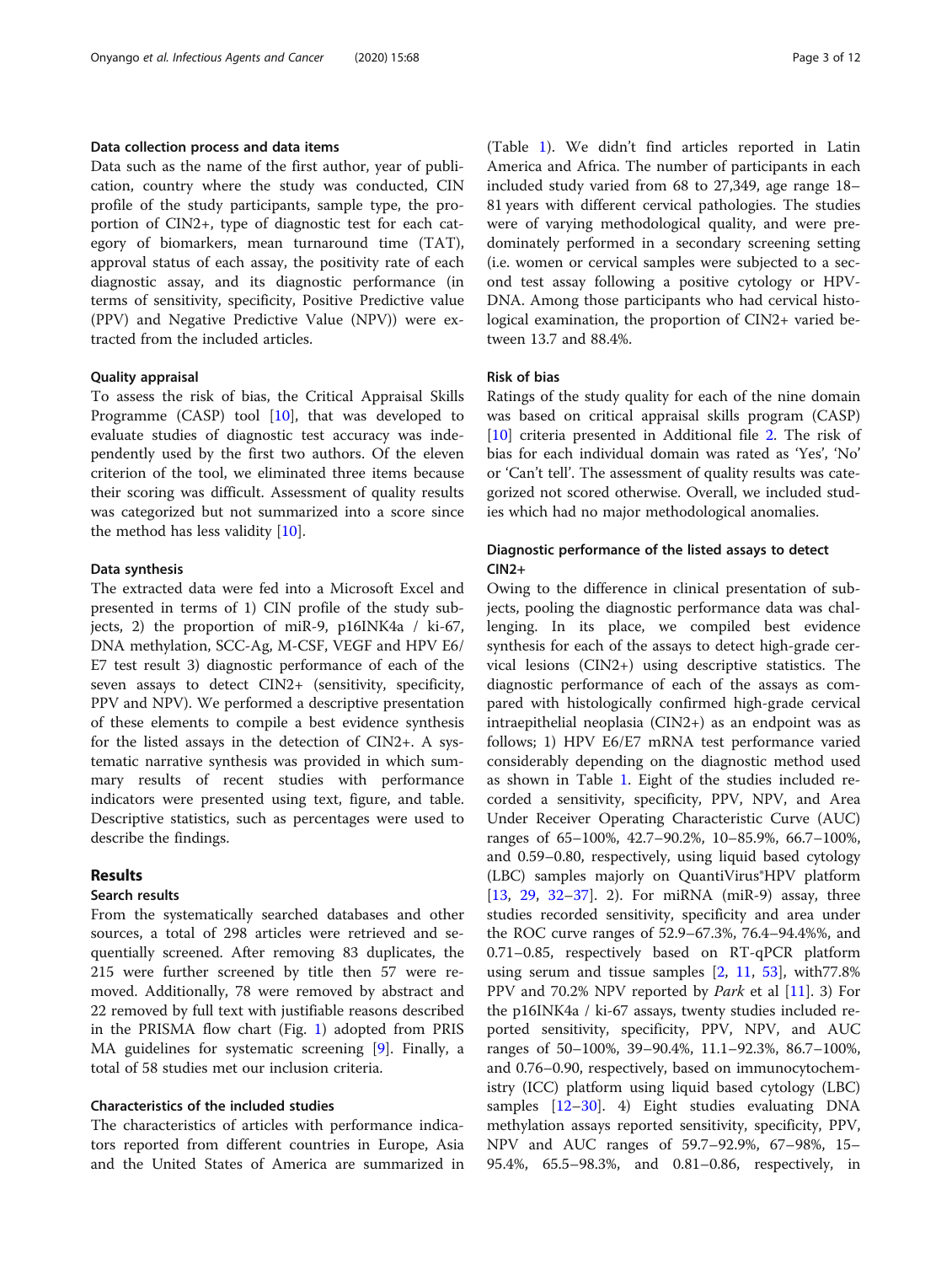<span id="page-3-0"></span>

detection of CIN2+ based on RT-PCR platform using LBC samples [[23,](#page-9-0) [38](#page-10-0)–[44\]](#page-10-0).5). Meanwhile, four studies included in our review evaluating Squamous Cell carcinoma Antigen (SCC-Ag) assays recorded sensitivity, specificity, PPV, NPV and AUC ranges of 78.6–81.2%, 74–100%, 66.7–100%, 82.6–84.1%, and 0.79–0.89, respectively, in detection of CIN2+ based on Elisa platform using serum samples [\[5,](#page-9-0) [45](#page-10-0)–[47\]](#page-10-0). 6). Five studies evaluating Macrophage Colony Stimulating Factor (M-CSF) assays included in our review reported sensitivity, specificity, PPV, NPV, and AUC ranges of 68–87.7%, 64.7–94%,77.4–92%, 75–82.7%, and 0.79–0.86, respectively, based on Elisa platform using serum; with Zajkowska et al, and Bedkowska et al being the only authors who reported PPVs and NPVs at 77.4, 92 and 82.7%, 75%, respectively, [[5](#page-9-0), [46](#page-10-0)–[49\]](#page-10-0).7). On the other hand, four studies evaluating Vascular Endothelial Growth Factor (VEGF) assay reported sensitivity, specificity, and AUC ranges of 56–83.5%, 74.6–96%, and 0.83– 0.88, respectively, based on Elisa platform using serum [[5,](#page-9-0) [50](#page-10-0)–[52\]](#page-10-0), with Lawicki et al being the only author who reported PPV and NPV at 86 and 82%, respectively.

Overall, Table [1](#page-4-0) is a summary of the performance characteristics for each of the 58 studies included. The area under the ROC curve and NPV indicates the clinical usefulness of a tumor marker. In this review, the area under the ROC curve of p16INK4a / ki-67 assay was the largest, with highest NPV among the assays evaluated. Other assays recorded relatively similar area under the receiver operating characteristic (ROC) curve for diagnosis of high-grade cervical lesions (CIN2+) considering histology as gold standard. The mean turnaround time for all serum and LBC assays was  $\leq 5$ h, except for immunocytochemistry that recorded a mean TAT of 24 h.

# **Discussion**

Similar reviews on the performance characteristics of some of the listed assays had been reported earlier by Tornesello et al, Shah et al., and American Society for Clinical Pathology  $[6-8]$  $[6-8]$  $[6-8]$  $[6-8]$ . Our review is therefore an update of the latest knowledge on the test performance of these assays compiled from articles published since 2012, some of which included a number of studies with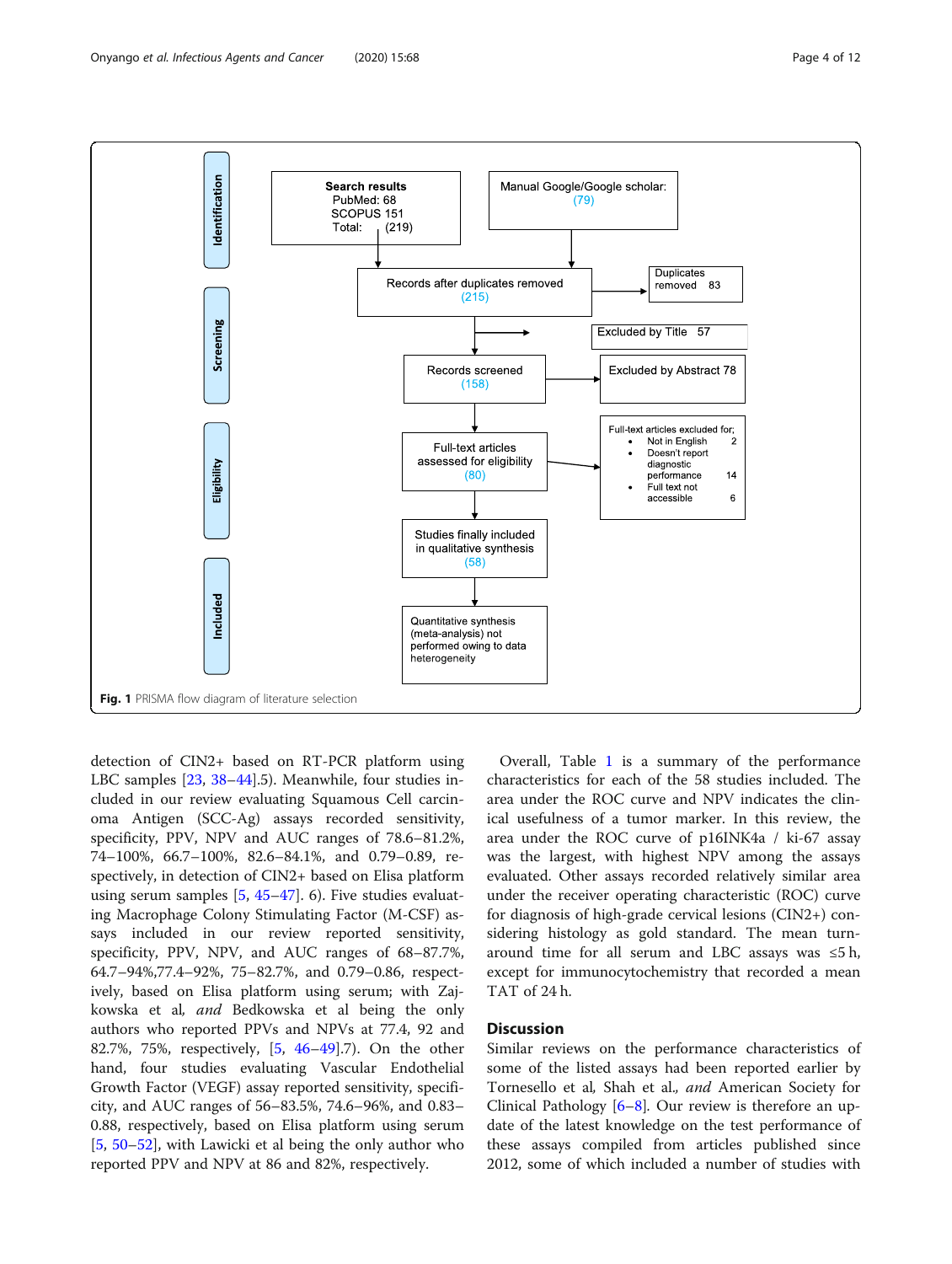# <span id="page-4-0"></span>Table 1 Performance characteristics of the included studies 2012-2020

| <b>I</b> I CHOHIMICE CHARACTERIES OF THE INCRUCUL STUDIES ZOTZ ZUZU |             |                   |                          |                            |            |                                    |       |                          |            |                                   |                        |  |
|---------------------------------------------------------------------|-------------|-------------------|--------------------------|----------------------------|------------|------------------------------------|-------|--------------------------|------------|-----------------------------------|------------------------|--|
| Authors                                                             | No.<br>Part | <b>Biomarkers</b> | Current<br><b>Status</b> | <b>Test platform</b>       | type       | Sample Sensitivity Specificity PPV |       |                          | <b>NPV</b> |                                   | AUC Mean<br><b>TAT</b> |  |
| Farzanehpour et al, 2019 [2] 72                                     |             | miRNA (miR-9)     | Not<br>validated         | RT-qPCR                    | Tissue     | 64.7%                              | 76.4% | $\overline{\phantom{0}}$ |            | 0.71                              | $\leq$ 5 h.            |  |
| Farzanehpour et al. 2019 [2] 72                                     |             | miRNA (miR-9)     | Not<br>validated         | RT-qPCR                    | Serum      | 52.9%                              | 94.4% |                          |            | 0.85                              | $\leq$ 5 h.            |  |
| Park et al., 2017 [11]                                              | 102         | miRNA (miR-9)     | Not<br>validated         | RT-qPCR                    | Tissue     | 67.3%                              | 80%   | 77.7%                    | 70.2%      | 0.76                              | $\leq$ 5 h.            |  |
| Wentzensen et al, 2012 [12]                                         | 673         | p16INK4a / ki-67  | Not<br>validated         | ICC<br><b>CINtec PLUS</b>  | LBC        | 85.5%                              | 59.4% | 48.4%%                   | 90.2%% -   |                                   | $\leq$ 24 h            |  |
| Zhu et al, 2019 [13]                                                | 300         | p16INK4a / ki-67  | Not<br>validated         | ICC<br><b>CINtec PLUS</b>  | LBC        | 98.2%                              | 82.5% | 55.2%                    | 99.5%%     | 0.90                              | $\leq$ 24 h            |  |
| Areán-Cun., et al, 2018 [14]                                        | 1945        | p16INK4a / ki-67  | Not<br>validated         | ICC<br><b>CINtec PLUS</b>  | LBC        | 98%                                | 39%   | 44.8%                    | 97.5%      | $\hspace{1.0cm} - \hspace{1.0cm}$ | ≤24 h                  |  |
| Wentzensen et al, 2015 [15] 1509                                    |             | p16INK4a / ki-67  | Not<br>validated         | ICC<br><b>CINtec PLUS</b>  | LBC        | 83.4%                              | 58.9% | 21%                      | 96.4%      | $\qquad \qquad -$                 | $\leq$ 24 h            |  |
| Yu et al, 2016 [16]                                                 | 231         | p16INK4a / ki-67  | Not<br>validated         | ICC<br><b>CINtec PLUS</b>  | LBC        | 90.9%                              | 79.5% | 49.2%                    | 97.6%      | 0.85                              | $\leq$ 24 h            |  |
| Tay et al., 2017 [17]                                               | 97          | p16INK4a / ki-67  | Not<br>validated         | ICC<br><b>CINtec PLUS</b>  | LBC        | 92.9%                              | 76.7% | 88.1%                    | 86.7%      | 0.85                              | $\leq$ 24 h            |  |
| Ebisch et al., 2017 [18]                                            | 462         | p16INK4a / ki-67  | Not<br>validated         | ICC<br><b>CINtec PLUS</b>  | LBC        | 92%                                | 61%   | 52%                      | 95%        |                                   | $\leq$ 24 h            |  |
| Hu et al., 2020 [19]                                                | 846         | p16INK4a / ki-67  | Not<br>validated         | ICC<br><b>CINtec PLUS</b>  | LBC        | 86.5%                              | 62.5% | 28.8%                    | 96.4%      |                                   | ≤24 h                  |  |
| Ordi et al., 2014 [20]                                              | 1169        | p16INK4a / ki-67  | Not<br>validated         | ICC<br><b>CINtec PLUS</b>  | LBC        | 90.9%                              | 72.1% | 63.9%                    | 93.6%      | 0.82                              | $\leq$ 24 h            |  |
| Uijterwaal et al., 2015 [21]                                        | 762         | p16INK4a / ki-67  | Not<br>validated         | ICC<br><b>CINtec PLUS</b>  | LBC        | 68.8%                              | 72.8% | 25.2%                    | 94.6%      |                                   | $\leq$ 24 h            |  |
| White et al., 2016 [22]                                             | 1346        | p16INK4a / ki-67  | Not<br>validated         | ICC<br><b>CINtec PLUS</b>  | LBC        | 75.4%                              | 88.3% | 26.6%                    | 97%        |                                   | ≤24 h                  |  |
| Schmitz et al., 2018 [23]                                           | 280         | p16INK4a / ki-67  | Not<br>validated         | ICC<br><b>CINtec PLUS</b>  | LBC        | 100%                               | 90.2% | 92.3%                    | 100%       | $\hspace{1.0cm} - \hspace{1.0cm}$ | ≤24 h                  |  |
| Han et al., 2020 [24]                                               | 468         | p16INK4a / ki-67  | Not<br>validated         | ICC<br><b>CINtec PLUS</b>  | LBC        | 91.5%                              | 77%   | 73.9%                    | 92.8%      | 0.76                              | $\leq$ 24 h            |  |
| Li et al., 2020 [25]                                                | 4070        | p16INK4a / ki-67  | Not<br>validated         | ICC<br><b>CINtec PLUS</b>  | LBC        | 90.9%                              | 67%.  | 16.5%                    | 99.1%      | 0.79                              | $\leq$ 24 h            |  |
| Wang et al., 2020 [26]                                              | 4070        | p16INK4a / ki-67  | Not<br>validated         | ICC<br><b>CINtec PLUS</b>  | LBC        | 91.7%                              | 63.5% | 29.3%                    | 97.9%      | $\hspace{1.0cm} - \hspace{1.0cm}$ | ≤24 h                  |  |
| El-Zein et al., 2020 [27]                                           | 1649        | p16INK4a / ki-67  | Not<br>validated         | ICC<br><b>CINtec PLUS</b>  | LBC        | 80.7%                              | 69.4% | 64%                      | 71.8%      |                                   | $\leq$ 24 h            |  |
| Wentzensen et al, 2019 [28] 3225                                    |             | p16INK4a / ki-67  | Not<br>validated         | ICC<br><b>CINtec PLUS</b>  | LBC        | 82.8%                              | 55.7% | 24.3%                    | 95%        |                                   | $\leq$ 24 h            |  |
| Ren et al., 2019 [29]                                               | 300         | p16INK4a / ki-67  | Not<br>validated         | ICC<br><b>CINtec PLUS</b>  | LBC        | 50%                                | 75.3% | 11.1%                    | 96.1%      | 0.78                              | $\leq$ 24 h            |  |
| Bergeron, et al., 2015 [30]                                         | 27,<br>349  | p16INK4a / ki-67  | Not<br>validated         | ICC<br><b>CINtec PLUS</b>  | LBC        | 94.4%                              | 78.7% | 16.3%                    | 99.7%      | $\overline{\phantom{a}}$          | $\leq$ 24 h            |  |
| Polman et al., 2016 [31]                                            | 364         | p16INK4a / ki-67  | Not<br>validated         | ICC<br><b>CINtec PLUS</b>  | LBC        | 69.2%                              | 90.4% | 51.9%                    | 95.1%      | $\overline{\phantom{0}}$          | $\leq$ 24 h            |  |
| Ren et al., 2019 [29]                                               | 300         | HPV E6/E7<br>mRNA | Not<br>validated         | QuantiVirus<br>*HPV        | LBC        | 100%                               | 44.3% | 10%                      | 100%%      | 0.59                              | $\leq$ 5 h.            |  |
| Ren et al, 2018 [32]                                                | 160         | HPV E6/E7<br>mRNA | Not<br>validated         | QuantiVirus®HPV            | <b>LBC</b> | 90.3%                              | 49.6% | 30.1%                    | 95.5%      |                                   | $0.75 \leq 5h$         |  |
| Han et al., 2018 [33]                                               | 6800        | HPV E6/E7<br>mRNA | Not<br>validated         | QuantiVirus<br>*HPV        | LBC        | 85.2%                              | 66.7% | 72.9%                    | 81%        | 0.75                              | $\leq 5h$              |  |
| Yao et al., 2017 [34]                                               | 404         | HPV E6/E7<br>mRNA | Not<br>validated         | QuantiVirus®<br><b>HPV</b> | LBC        | 89.5%                              | 49%   | 39%                      | 92.7%      | 0.72                              | $\leq 5h$              |  |
| Zhu et al, 2019 [13]                                                | 300         | HPV E6/E7         | Not                      | QuantiVirus®               | LBC        | 87%                                | 42.7% | 25%                      | 93.8%      |                                   | $0.70 \leq 5 h$        |  |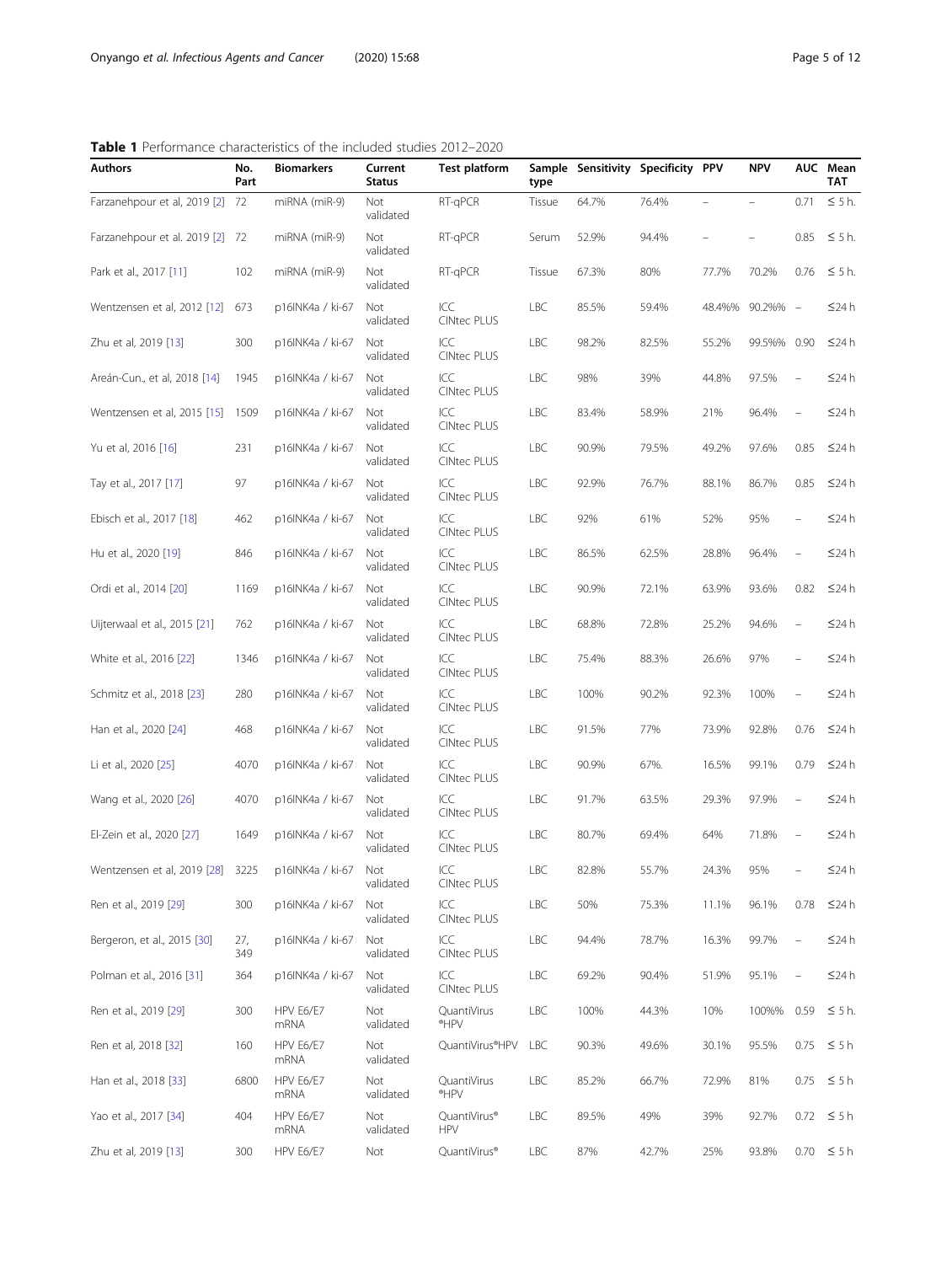|  | <b>Table 1</b> Performance characteristics of the included studies 2012-2020 (Continued) |  |  |  |
|--|------------------------------------------------------------------------------------------|--|--|--|
|  |                                                                                          |  |  |  |

| <b>Authors</b>                    | No.<br>Part | <b>Biomarkers</b>         | Current<br><b>Status</b> | <b>Test platform</b>       | type  |       | Sample Sensitivity Specificity PPV |       | <b>NPV</b>               |      | AUC Mean<br>TAT |
|-----------------------------------|-------------|---------------------------|--------------------------|----------------------------|-------|-------|------------------------------------|-------|--------------------------|------|-----------------|
|                                   |             | mRNA                      | validated                | <b>HPV</b>                 |       |       |                                    |       |                          |      |                 |
| Bountris et al, 2014 [35]         | 740         | HPV E6/E7<br><b>mRNA</b>  | Not<br>validated         | NASBA assay                | LBC   | 77%   | 90.2%                              | 68.5% | 93.4%                    |      | $\leq 5h$       |
| Li et al, 2016 [36]               | 186         | HPV E6/E7<br><b>mRNA</b>  | Not<br>validated         | QuantiVirus®<br><b>HPV</b> | LBC   | 65%   | 86.7%                              | 85.9% | 66.7%                    | 0.76 | $\leq 5h$       |
| Camus et al, 2018 [37]            | 502         | HPV E6/E7<br>mRNA         | Not<br>validated         | qRT-PCR                    | LBC   | 90%   | 50%                                | 64%   | 83%                      | 0.80 | $\leq$ 5 h      |
| Kong et al, 2020 [38]             | 600         | <b>DNA</b><br>methylation | Not<br>validated         | qPCR                       | LBC   | 67.7% | 94.9%                              | 95.4% | 65.5%                    | 0.86 | $\leq 5h$       |
| Dong et al, 2020 [39]             | 1997        | <b>DNA</b><br>methylation | Not<br>validated         | qPCR                       | LBC   | 92.9% | 73%                                | 56.5% | 96.4%                    | 0.83 | $\leq 5h$       |
| Schmitz et al, 2018 [23]          | 280         | <b>DNA</b><br>methylation | Not<br>validated         | RT-PCR                     | LBC   | 59.7% | 98%                                | 91.5% | 87.3%                    |      | $\leq 5h$       |
| van Leeuwen et al.,2019<br>$[40]$ | 262         | <b>DNA</b><br>methylation | Not<br>validated         | qPCR                       | LBC   | 68%   | 67%                                | 15%   | 96%                      |      | $\leq 5h$       |
| De Strooper et al, 2016 [41]      | 375         | <b>DNA</b><br>methylation | Not<br>validated         | qPCR                       | LBC   | 70.5% | 67.8%                              | 35.5% | 90.2%                    |      | $\leq 5h$       |
| Chujan et al, 2014 [42]           | 94          | <b>DNA</b><br>methylation | Not<br>validated         | qPCR                       | LBC   | 83.3% | 96.8%                              | 92.6% | 92.5%                    |      | $\leq 5h$       |
| Kottaridi et al, 2017 [43]        | 151         | <b>DNA</b><br>methylation | Not<br>validated         | qPCR                       | LBC   | 75.7% | 77.5%                              | 74.7% | 78.5%                    | 0.81 | $\leq 5h$       |
| Leeman et al, 2019 [44]           | 262         | <b>DNA</b><br>methylation | Not<br>validated         | qPCR                       | LCB   | 77.8% | 69.3%                              | 36.4% | 98.3%                    |      | $\leq 5h$       |
| Chen et al, 2020 [45]             | 103         | SCC-Ag                    | Validated                | Elisa                      | Serum | 80%   | 100%                               | 100%  | 82.6%                    | 0.89 | $\leq$<br>5ihrs |
| Zajkowska et al, 2018 [46]        | 100         | SCC-Ag                    | Validated                | Elisa                      | Serum | 78.8% | 74%                                | 66.7% | 84.1%                    | 0.79 | $\leq 5h$       |
| Sidorkiewicz et al., 2019 [5]     | 85          | SCC-Ag                    | Validated                | Elisa                      | Serum | 81.2% | 74%                                |       |                          | 0.79 | $\leq 5h$       |
| Lubowicka et al, 2020 [47]        | 89          | SCC-Ag                    | Validated                | Elisa                      | Serum | 78.6% | 74%                                |       |                          | 0.79 | $\leq 5h$       |
| Zajkowska et al, 2018 [46]        | 85          | M-CSF                     | Not<br>validated         | Elisa                      | Serum | 72.7% | 86%                                | 77.4% | 82.7%                    | 0.79 | $\leq 5h$       |
| Lubowicka et al, 2020 [47]        | 89          | M-CSF                     | Not<br>validated         | Elisa                      | Serum | 75%   | 86%                                |       |                          | 0.81 | $\leq 5h$       |
| Sidorkiewicz et al., 2019 [5]     | 85          | M-CSF                     | Not<br>validated         | Elisa                      | serum | 69.4% | 86%                                |       |                          | 0.81 | $\leq 5h$       |
| Ruan et al, 2020 [48]             | 68          | M-CSF                     | Not<br>validated         | Elisa                      | Serum | 87.7% | 64.7%                              |       |                          | 0.75 | $\leq 5h$       |
| Bedkowska et al., 2015 [49]       | 110         | M-CSF                     | Not<br>validated         | Elisa                      | Serum | 68%   | 94%                                | 92%   | 75%                      | 0.86 | $\leq$ 5 h      |
| Lawicki et al, 2016 [50]          | 100         | VEGF                      | Not<br>validated         | Elisa                      | Serum | 56%   | 96%                                | 86%   | 82%                      | 0.85 | $\leq 5h$       |
| Sidorkiewicz et al., 2019 [5]     | 85          | VEGF                      | Not<br>validated         | Elisa                      | Serum | 81.2% | 76%                                |       |                          | 0.86 | $\leq 5h$       |
| Cheng et al., 2013 [51]           | 109         | VEGF                      | Not<br>validated         | Elisa                      | Serum | 83.3% | 74.6%                              |       | $\overline{\phantom{0}}$ | 0.83 | $\leq 5h$       |
| Urquidi et al, 2012 [52]          | 127         | VEGF                      | Not<br>validated         | Elisa                      | Urine | 83%   | 87%                                |       |                          | 0.88 | $\leq 5h$       |

DNA Deoxyribonucleic Acid, HPV E6/7 Human Papilloma Virus Early protein 6/7, mRNA Messenger ribonucleic acid, NPV Negative Predictive Value, RT PCR Reverse Transcriptase Polymerase Chain Reaction, PPV Positive Predictive Value, AUC Area Under Receiver Operating Characteristic Curve, SCC-Ag Squamous Cell Carcinoma Antigen, M-CSF Macrophage Colony Stimulating Factor, VEGF Vascular Endothelial Growth Factor, LBC Liquid Based Cytology, TAT Turnaround Time, miRNA-9 micro ribonucleic acid-9, Elisa Enzyme Linked Immunosorbent Assay. No Part: Number of Participants; ICC Immunocytochemistry; NASBA Nucleic acid sequence based amplification for the identification of E6/E7 mRNA of the HPV types; (−) means not done; Validated: means approved for use; Not validated means investigation in progress

varying methodological quality, but our finding is in line with this review. Accordingly, together with the previous reviews [[6](#page-9-0)–[8](#page-9-0)], our finding would be considered for

further large scale studies to generate bold data on the clinical applicability of some of these assays. In the present review, women were tested for the HPV E6/E7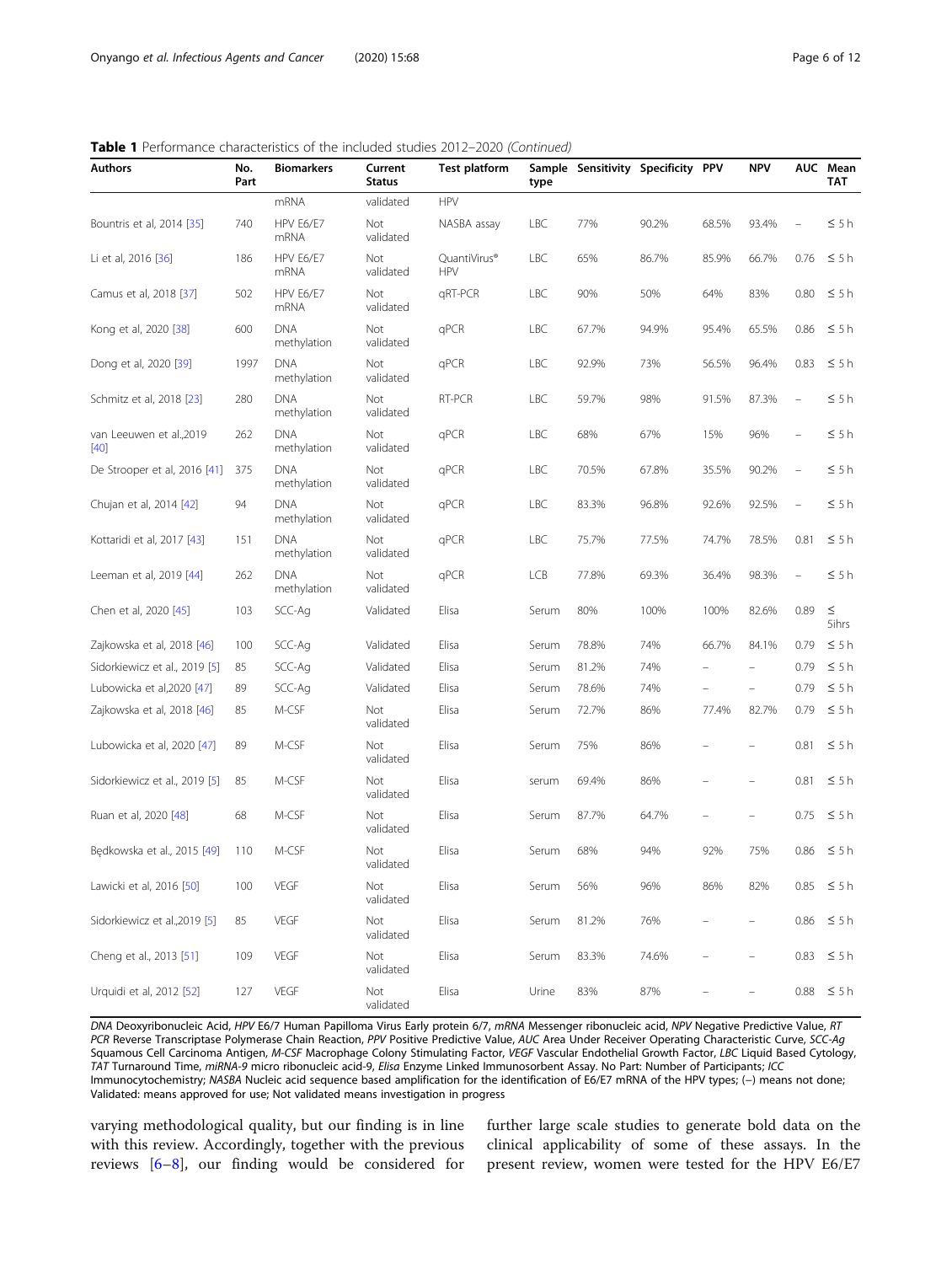mRNA, miRNA (miR-9), p16INK4a / ki-67, DNA methylation, SCC-Ag, M-CSF, and VEGF predominately secondary to having positive cervical cytology, and/or VIA and/or positive HPV DNA test. Overexpression of E6 / E7, p16 /ki-67, miR-9, SCC-Ag, M-CSF, VEGF proteins, or JAM3, SOX1, and L1 genes following infection with HPV can be detected based on their elevated levels in plasma, serum, Cervical scraping, or tissue as predictors of increased risk of cervical cancer progression [[29](#page-10-0), [32,](#page-10-0) [54](#page-10-0), [55](#page-10-0)]. The proportion of CIN2+ varied between 13.7 and 88.4%, reflecting the diverse spectrum of cervical pathologies of the participants employed in articles we included.

From experimental studies, it has been established that woman exposed to HPV E6/E7 mRNA following infection with HPV have higher risk of progressing to highgrade cervical neoplasia due to the integration of viral DNA sequence into host genome causing loss of E2 tumor suppressor gene that regulates expression of E6 and E7 oncogenes [\[13,](#page-9-0) [54,](#page-10-0) [56\]](#page-10-0). Consequently, this results in overexpression of the two oncogenes which become useful in evaluating risk of cervical carcinogenesis. This consensus is supported by studies included in our review showing that HPV E6/E7 mRNA assays have diagnostic relevance for CIN2+ with sensitivity, specificity, PPV, NPV, and AUC ranges of 65–100%, 42.7–90.2%, 10– 85.9%, 66.7–100%, and 0.59–0.80, respectively, [[13,](#page-9-0) [29](#page-10-0), [32,](#page-10-0) [33](#page-10-0)]. However, due to the heterogeneity of participants in the included studies, the results of HPV E6/E7 mRNA test performance have limited generalizability. Moreover, a number of studies also produced varying diagnostic results with extreme specificity of 42,7% reported by Zhu et al, [[13\]](#page-9-0), compared to 90.2% reported by Bountris et al, [[35](#page-10-0)]; and extreme PPV of 10% reported by Ren et al [\[29](#page-10-0)], compared to 85.9% PPV by Li et al [[36\]](#page-10-0). Similarly, a smaller area under receiver operating characteristic curve (AUC) of 0.59 was reported by Ren et al [[29](#page-10-0)], compared to 0.80 reported by Camus et al. [[37\]](#page-10-0), of which the disparity might have resulted from a difference in the type of included study participants who had different cervical pathologies. Although our findings are in agreement with a similar review by Macedo et al, which recorded pooled sensitivity, specificity and AUC of 92.8, 60.5% and 0.88, respectively,  $[56]$  $[56]$ , more robust clinical translation studies using larger consecutive cohorts of women participants is recommended for adequate validation.

Meanwhile, our review of the performance characteristic of microRNAs (miRNA) assays, particularly miR-9 in detection of CIN2+ recorded sensitivity, specificity and area under the ROC curve ranges of 52.9–67.3%%, 76.4– 94.4%, and 0.71–0.85, respectively, [\[2](#page-9-0), [11](#page-9-0)] with 77.7% PPV and 70.2% NPV reported by Park et al [[11](#page-9-0)]. The high specificity ranges recorded from our review proved

that miR-9 assay have diagnostic relevance to detect CIN2+. Although predictive values were missing in a number of studies included, sensitivity and specificity appeared to be similar across, and consistent with earlier review conducted by Jiang et al which recorded sensitivity, specificity, and AUC of 73, 94%, and 0.95, respectively, with 13.2 Positive Likelihood Ratio (PLR), and 0.28 Negative Likelihood Ratio (NLR) [[53\]](#page-10-0). Experimental studies have shown that epigenetic instability is greatly influenced by miRNA which plays important role in transcriptional regulation, and any form of dysregulation as seen in overexpression often lead to a wide range of human malignancy including cervical cancer [[2](#page-9-0), [3,](#page-9-0) [11](#page-9-0)]. Like many other circulating miRNAs, studies have established that miR-9 could be useful for early detection of cervical cancer, predicting cancer prognosis, and in monitoring clinical outcome of cancer disease [\[55](#page-10-0)]. And that, by examining the associations between miR-9 levels in exfoliated cells, cervical tissues or serum; and the diverse biological processes such as metabolism and apoptosis, there is a consensus across studies showing that elevated levels is valuable for evaluating risk of cervical Intraepithelial neoplasia (CIN) in suspected individuals  $[2, 7, 53, 55, 57, 58]$  $[2, 7, 53, 55, 57, 58]$  $[2, 7, 53, 55, 57, 58]$  $[2, 7, 53, 55, 57, 58]$  $[2, 7, 53, 55, 57, 58]$  $[2, 7, 53, 55, 57, 58]$  $[2, 7, 53, 55, 57, 58]$  $[2, 7, 53, 55, 57, 58]$  $[2, 7, 53, 55, 57, 58]$  $[2, 7, 53, 55, 57, 58]$  $[2, 7, 53, 55, 57, 58]$  $[2, 7, 53, 55, 57, 58]$  $[2, 7, 53, 55, 57, 58]$ , especially in conjunction with other equally useful markers such as miR-21, miR-155, miR-192, miR-203 and miR-205 to improve specificity for optimal treatment benefit [[2,](#page-9-0) [11](#page-9-0), [48](#page-10-0), [53,](#page-10-0) [59](#page-10-0)–[61](#page-10-0)]. Although our review is in agreement with this general consensus on diagnostic relevance of miR-9 in detection of CIN2+ [[2,](#page-9-0) [11](#page-9-0)], coupled with reduced turnaround time (TAT), and non-invasive blood sampling [\[53](#page-10-0), [55](#page-10-0)]; more robust clinical translation studies with larger consecutive cohorts of women participants would be appropriate for adequate validation alongside cost evaluation prior to implementation.

Moreover, in our review of p16INK4a / ki-67 assays, twenty studies recorded sensitivity, specificity, PPV, NPV, and AUC ranges of 50–100%, 39–90.4%, 11.1– 92.3%, 86.7–100%, and 0.76–0.90, respectively, for the detection of CIN2+ [\[12](#page-9-0), [13](#page-9-0), [23,](#page-9-0) [28](#page-10-0)–[30\]](#page-10-0), with lower sensitivity of 50% reported by Ren et al [[29\]](#page-10-0), compared to100% sensitivity by Schmitz et al [\[23](#page-9-0)]. Equally, extreme specificity of 39% was reported by Areán-Cun et al. [\[14](#page-9-0)], compared to 90.4% specificity by Polman et al [\[31\]](#page-10-0), and extreme PPV of 11.1% reported by Ren et al. [[29](#page-10-0)] compared to 92.3% PPV by Schmitz et al. [[23\]](#page-9-0), with area under the ROC curve similar across studies included [[13,](#page-9-0) [16,](#page-9-0) [17,](#page-9-0) [29\]](#page-10-0). Although considerable variations in diagnostic performance was observed among different studies owing to differences in population background such as age, race and methods of cytology testing, the ability of p16INK4a / ki-67 assay to detect correctly women without cervical neoplasia was applaudable; especially with larger Area Under (ROC) Curve, and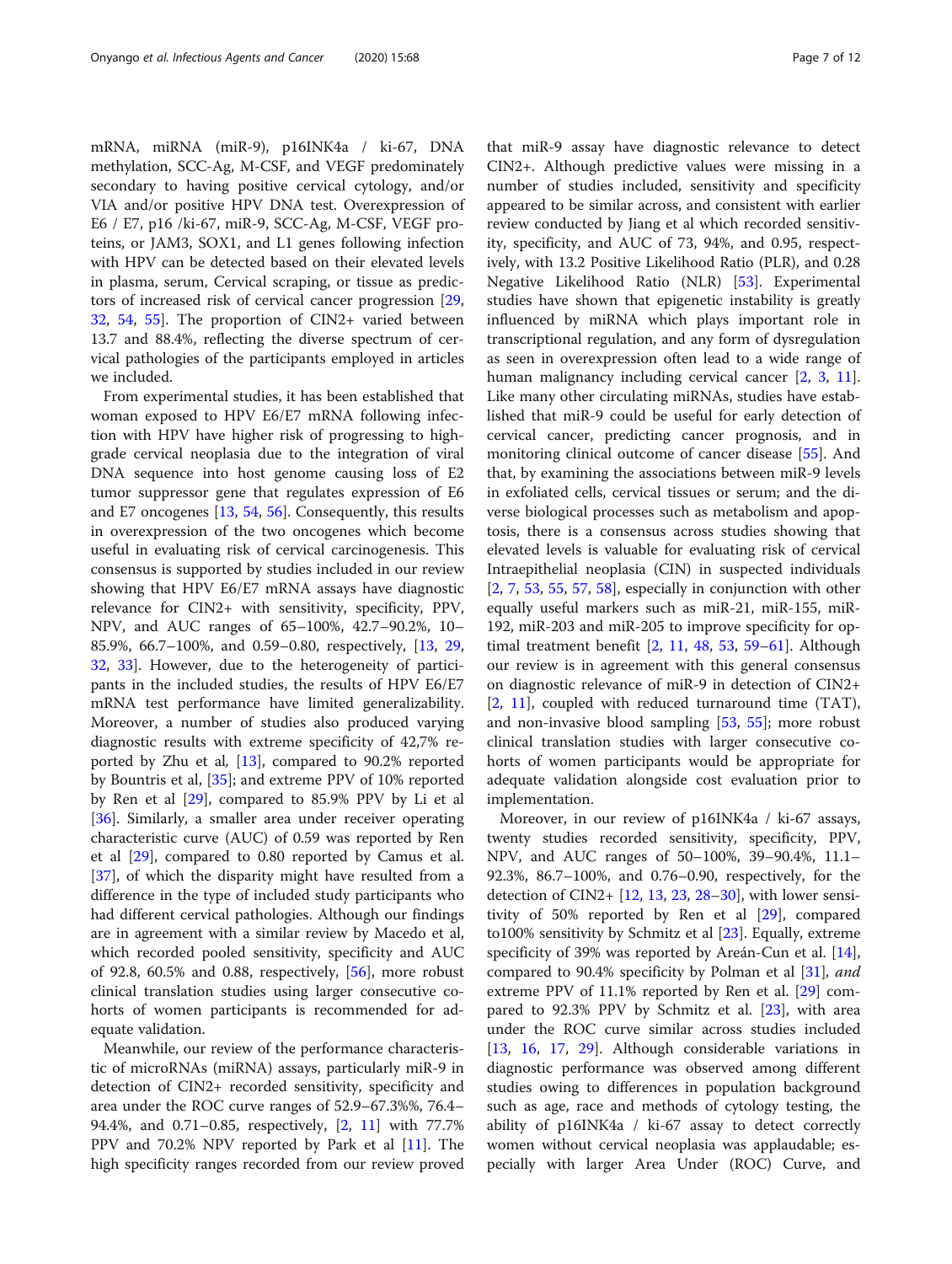higher NPV observed across studies included, coupled with convenient self sampling, non-intrusiveness, and reduced turnaround time (TAT) Table [1.](#page-4-0) Our findings are consistent with earlier review by Sun et al which recorded similar sensitivity and specificity ranges of 68.8– 94.4 and 30.6–95.2, respectively, [[62](#page-11-0)]. Studies have shown that detection of Ki-67 (MIB-1) nuclear biomarker and p16ink4a cytoplasmic biomarker in cervical epithelial cells is useful in detection of Low-grade squamous intraepithelial lesion (LSIL) [\[31](#page-10-0)], and can help to predict the prognosis of which cases of Atypical Squamous Cells of Undetermined Significance (ASCUS) and LSIL will progress to High-grade squamous intraepithelial lesion (HSIL), and invasive cancer. Hence, integration of p16ink4a / ki-67 assay as a point of care test to be used specifically to identify at one visit, cases of cervical dysplasia with subsequent cryotherapy treatment, is an option extensively under investigation [\[28](#page-10-0), [31](#page-10-0), [63](#page-11-0)]. Recent studies have recommended the implementation of p16/Ki-67 and HPV-DNA tests combination for safe monitoring the recurrence of CIN2+ given that some patients treated for CIN2 and CIN3 tend to relapse overtime [[28](#page-10-0)]. However, there is a serious doubt as to whether a combination p16/Ki-67 assay and VIA may serve as alternative in facilities with resource limitations considering low sensitivity associated with VIA [[63](#page-11-0), [64](#page-11-0)].

Accordingly, this review established that p16/Ki-67 assay is preferable for triaging HPV-DNA or VIA positives cases given the robust clinical translation studies with larger consecutive cohorts of women participants recorded in the recent past [\[30\]](#page-10-0). Moreover, studies have also demonstrated that p16/Ki-67 assay is able to identify accurately women at risk of precancerous lesions who may need to undergo further retesting at extended intervals [[31\]](#page-10-0). Thus, with minimal training on the staining and interpretation protocol as demonstrated earlier in Slovenia and California [[65](#page-11-0)–[67](#page-11-0)], other cytotechnologists and cytopathologists in low and middle income countries (LMIC) would equally be able to examine and report correctly cases of cervical neoplasia given that similar trainings had also been piloted in Kenya and Malawi with good results [\[68](#page-11-0)]. Furthermore, considering the interobservers variability, and the need for repeat tests associated with Pap cytology, studies have equally shown that implementation of p16/Ki-67 assay would be more cost effective compared to the conventional Pap cytology  $[69]$  $[69]$  $[69]$ .

DNA methylation assays on the other hand recorded sensitivity, specificity, PPV, NPV, and AUC ranges of 59.7–92.9%, 67–98%, 15–95.4%, 65.5–98.3%, and 0.81– 0.86, respectively, in detection of CIN2+ [\[23](#page-9-0), [38](#page-10-0)–[44](#page-10-0)], with a low sensitivity of 59.7% reported by Schmitz et al [[23\]](#page-9-0), compared to 92.9% sensitivity by *Dong* et al  $[39]$  $[39]$ ; and extreme PPV of 15% reported by van Leeuwen et al

[[40\]](#page-10-0), compared to 95.4% PPV by Kong et al, [\[38\]](#page-10-0). DNA methylation is a major epigenetic mechanism that involves the transfer of a methyl group to the C5 carbon residues (5mC) of cytosines that is mediated by a family of DNA methyltransferases, and plays an important role in various biological processes including the regulation of gene expression, genomic imprinting, cell differentiation, development, and inflammation [[70](#page-11-0)]. Studies have shown that DNA hypermethylation may occur when multiple methyl groups are transferred to one cytosine that should not be methylated, causing gene silencing with subsequent initiation of carcinogenesis [\[13](#page-9-0)]. Given that DNA methylation is significantly higher in CIN2+ and CIN3+ women, determining levels of key genes such as JAM3, SOX1 or L1 in cytology samples as a triage test for HPV positive women is recommended owing to higher specificity compared to cytology Atypical Squamous Cell of Undetermined Significance (ASCUS), and sensitivity higher than HPV16/18 genotyping [[39\]](#page-10-0). From our review findings, the higher specificity and area under the ROC curve recorded from various studies, coupled with convenient LBC sampling and shorter TAT support the DNA methylation suitability for facilities with no established histology infrastructure, subject to more robust clinical translation studies with larger consecutive cohorts of women participants.

Four studies evaluating Squamous Cell carcinoma Antigen (SCC-Ag) assays recorded sensitivity, specificity, PPV, NPV and AUC ranges of 78.6–81.2%, 74–100%, 66.7–100%, 82.6–84.1%, and 0.79–0.89, respectively, in detection of CIN2+ [[5,](#page-9-0) [45](#page-10-0)–[47\]](#page-10-0), with similar performance observed across studies included. Although SCC-Ag assay is currently implemented as a rapid screening test for women at high risk of cervical neoplasia [\[4](#page-9-0)], and as a prognostic tool for monitoring recurrent uterine cervical cancer following a concurrent Chemoradiotherapy (CCRT) [[45,](#page-10-0) [71](#page-11-0)], studies have recommended the measurements of SCC-Ag serum levels in conjunction with other complementary markers such M-CSF or VEGF to improve specificity for optimal treatment benefit [\[46](#page-10-0)]. Squamous cell carcinoma (SCC) antigen belongs to the serine protease inhibitor (Serpin) family of proteins that have been confirmed as tumor markers for cervical squamous cell carcinoma, and is often seen elevated in patients serum suggestive of tumor stage, parametrial invasion, and lymph node metastasis [\[45,](#page-10-0) [72](#page-11-0)]. It is present at high levels in 20–60% of patients with early stage cervical cancer (CC), with abnormally high levels also observed in 25% of individuals with adenocarcinoma (ADC) [[7](#page-9-0)]. Recent studies have established that elevated levels of SCC-Ag is associated with extensive tumor, poor survival of patients treated by CCRT, and radiotherapy resistance [\[71](#page-11-0), [73\]](#page-11-0); and that, preoperative SCC-Ag is equally useful in predicting adjuvant chemotherapy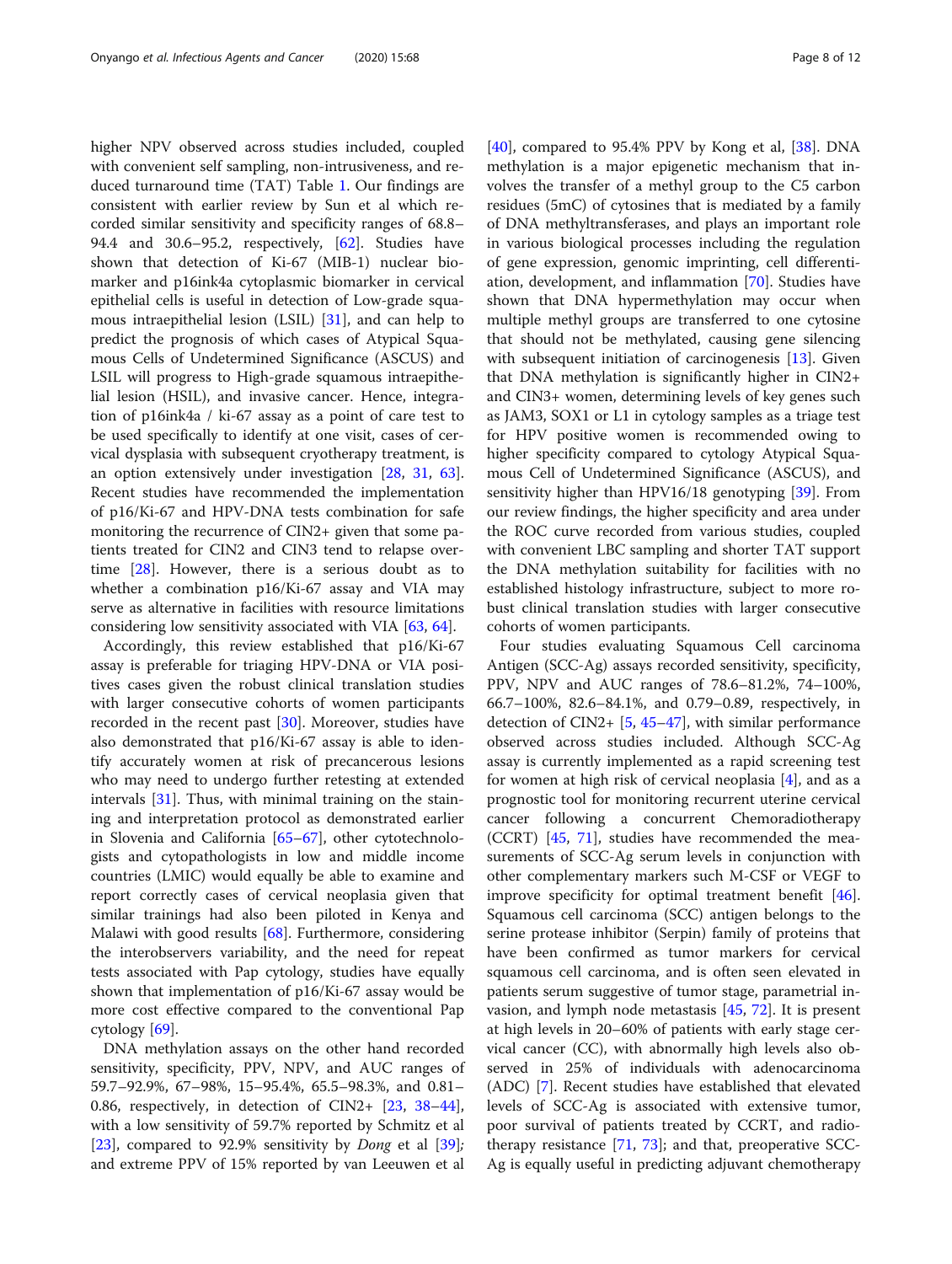<span id="page-8-0"></span>outcome in patients with intermediate-risk factors [\[74](#page-11-0)]. Unfortunately, few studies have evaluated the performance of SCC-Ag assay, either as single biomarker or in combination with other complementary biomarkers; thus, calling for more robust clinical translation studies with larger consecutive cohorts of women participants.

Macrophage Colony Stimulating Factor (M-CSF) assays included in our review reported sensitivity, specificity, PPV, NPV, and AUC ranges of 68–87.7%, 64.7– 94%,77.4–92%, 75–82.7%, and 0.75–0.86, respectively, [\[5](#page-9-0), [46](#page-10-0)–[49](#page-10-0)], with performance characteristics relatively similar across all studies. Macrophage colony-stimulating factor (M-CSF) is a hematopoietic growth factor that stimulates the proliferation and differentiation of Monocytes to macrophages. Experimental studies have shown that increased expression of M-CSF and its receptor leads to recruitment of tumor-associated macrophages (TAMs) in different types of cancers that also stimulate cancer cell proliferation and migration [[5](#page-9-0), [47](#page-10-0), [48\]](#page-10-0). Consequently, M-CSF overexpression in plasma levels serves as useful predictor of carcinogenesis, and poor prognosis [[46\]](#page-10-0). Although M-CSF assay displays useful diagnostic values for CIN2+, Lubowicka et al., and Zajkowska et al recommended the interpretation of elevated levels in conjunction with other complementary markers such as VEGF or SCC-Ag. to improve specificity for optimal treatment benefit, given that their levels are equally raised in other types of cancer as well [\[47](#page-10-0)]; a suggestion also supported by Sidorkiewicz et al [[5\]](#page-9-0). Although our review results are in agreement with included studies, more robust clinical translation studies with larger consecutive cohorts of women participants would be appropriate for adequate validation of the assay.

Finally, four of the studies evaluating Vascular Endothelial Growth Factor (VEGF) assays included in our review recorded sensitivity, specificity, and AUC ranges of 56–83.5%, 74.6–96%, and 0.83–0.86, respectively, [[5,](#page-9-0) [50](#page-10-0)– [52\]](#page-10-0), with 86% PPV and 82% NPV reported by Ławicki, et al. [[50](#page-10-0)]. Our review findings supports earlier suggestion by Sidorkiewicz et al.and Cheng et al, of the diagnostic usefulness, and clinical applicability of VEGF assay in cervical, breast or endometrial cancer, particularly with regards to consistency in specificity and AUC across all studies; and the diagnostic correlation with other complementary assays such as M-CSF and SCC-Ag [[5,](#page-9-0) [51](#page-10-0)]. Members of Vascular Endothelial Growth Factor (VEGF) family comprising VEGF-A, −B, −C, −D, and placenta growth factor (PlGF) are dimeric glycoprotein measuring 34–42 kDa, and constitutes one of the most important signaling pathways associated with angiogenesis [\[75\]](#page-11-0). Although VEGF biomolecules normally express in normal cells, elevated levels in plasma has been associated with cervical or endometrial cancer [[5,](#page-9-0) [51,](#page-10-0) [75](#page-11-0)]. Ceci et al, in his review observed that patient with VEGF overexpression often present with bulky tumors, pelvic lymph node involvement and parametrial infiltration [\[75](#page-11-0)], an observation equally supported by Zusterzeel et al. [[76\]](#page-11-0). Accordingly, our review results supported earlier suggestion of clinical usefulness of VEGF in the diagnosis of cervical cancer; subject to more robust clinical translation studies with larger consecutive cohorts of women participants.

# Limitations

This systematic review presents the latest developments in the field of SCC Ag, M-CSF, VEGF, miRNA (miR-9), p16INKa / ki-67, HPV E6/E7 mRNA and DNA methylation tests accuracy. We have included relatively adequate number of articles published in different countries employing large number of study participants. However, our review result should be interpreted in light of a few shortcomings. Our main setback was lack of studies that employed similar and well-defined population with same cervical pathology characteristics. Thus, our review suffered from heterogeneity of studies which made it difficult to pool the performance characteristics of each of the tested assays. Additionally, use of histologically confirmed CIN2+ endpoint when evaluating the test accuracy represents a challenge because of the regression (false positive) or progression (false negative) of many confirmed lesions. Moreover, confining our inclusion criteria to include only articles published in English languages would also mean missing some of the relevant studies; thus reducing the accuracy of our results.

# Conclusions

The larger AUC and higher NPV correspond to a better diagnostic tool. Consequently, the reported test performance and the receiving operating characteristics curves implies that implementation of p16ink4a / ki-67 assay as a point of care test to be used specifically to triage HPV-DNA positive women at one visit with subsequent cryotherapy treatment is feasible, especially in regions with inadequate histology infrastructure such as Kenya [[68](#page-11-0), [77\]](#page-11-0). This will reduce colposcopy referrals [[78\]](#page-11-0), and cushion high loss to follow-up associated with histology longer turnaround time [\[78,](#page-11-0) [79](#page-11-0)]. For the rest of assays, more robust clinical translation studies with larger consecutive cohorts of women participants is recommended for adequate validation, coupled with cost evaluation prior to implementation.

#### Supplementary Information

The online version contains supplementary material available at [https://doi.](https://doi.org/10.1186/s13027-020-00335-2) [org/10.1186/s13027-020-00335-2.](https://doi.org/10.1186/s13027-020-00335-2)

Additional file 1. Additional file 2.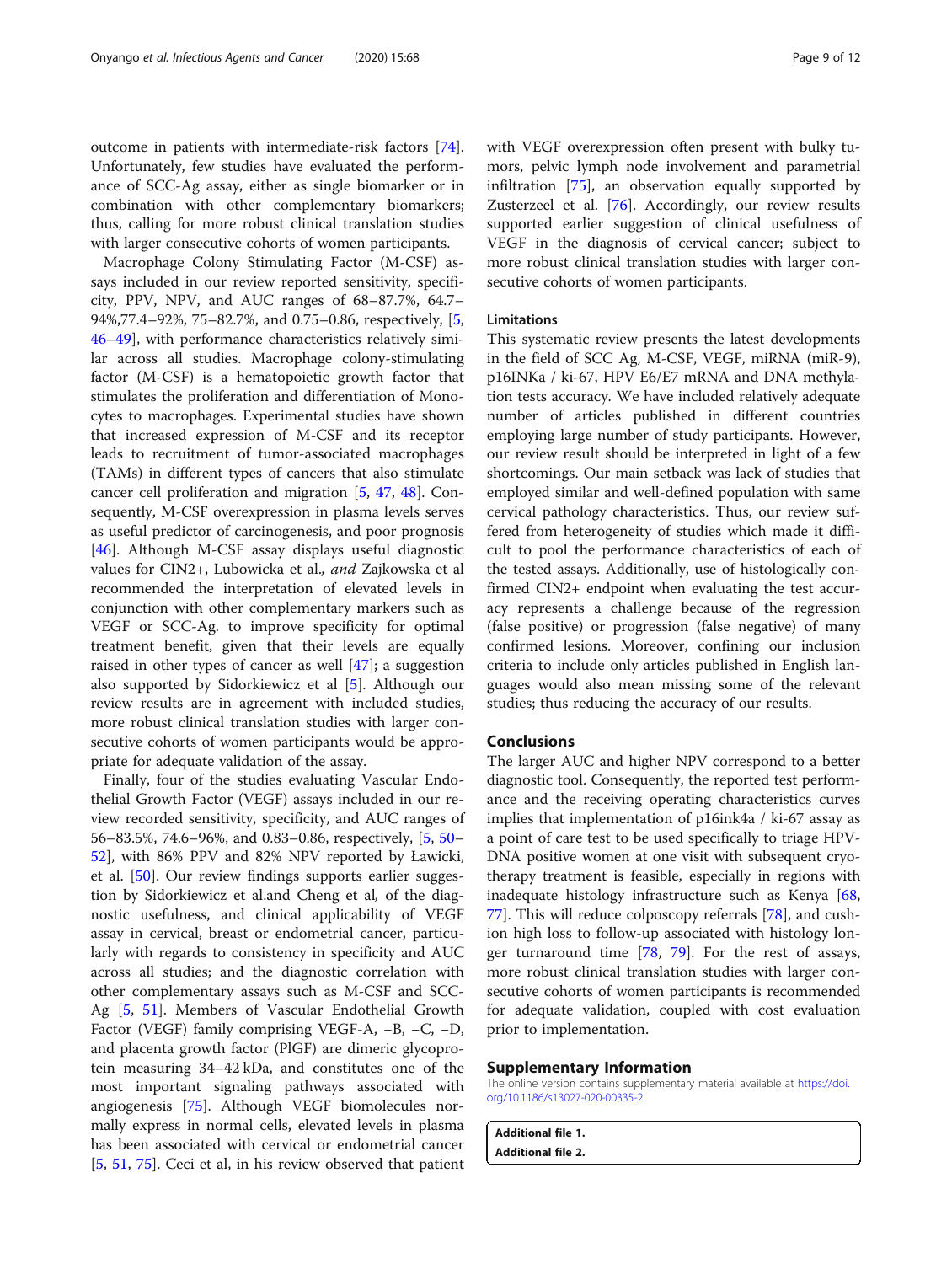# <span id="page-9-0"></span>Abbreviations

DNA: Deoxyribonucleic Acid; HPV E6/7: Human Papilloma Virus Early protein 6/7; mRNA: Messenger ribonucleic acid; NPV: Negative Predictive; RT-PCR: Reverse Transcriptase Polymerase Chain Reaction; PPV: Positive Predictive Value; AUC: Area Under Receiver Operating Characteristic Curve; SCC Ag: Squamous Cell Carcinoma Antigen; M-CSF: Macrophage Colony Stimulating Factor; VEGF: Vascular Endothelial Growth Factor; LBC: Liquid Based Cytology; TAT: Turnaround Time; miRNA-9: Micro ribonucleic acid-9; Elisa: Enzyme Linked Immunosorbent Assay; CIN2+: Cervical intraepithelial Neoplasia 2 and above; VIA: Visual Inspection with acetic Acid; HPV: Human Papilloma Virus; ICC: Immunocytochemistry; LSIL: Low-grade squamous intraepithelial lesion; HSIL: High-grade squamous intraepithelial lesion

#### **Acknowledaments**

We would like to thank Maseno University for providing the opportunity to undertake this review.

#### Authors' contributions

CGO1, LO1, and BG1conceived the review topic and objectives CGO and CS participated in the study selection and data extraction CGO1, LO1, BG1, CS1, GG2, OEO3, and KP4 reviewed the manuscript critically for its scientific content. All authors reviewed and approved the manuscript.

#### Funding

We received no funds for this particular review.

#### Availability of data and materials

All the generated data in this review are included in the manuscript.

#### Ethics approval and consent to participate

Not applicable in this section.

#### Consent for publication

Not applicable in this section.

#### Competing interests

The authors declare that they have no competing interests.

#### Author details

<sup>1</sup>Department of Biomedical Sciences and Technology, Maseno University, P.O Box Private Bag, Maseno, Kenya. <sup>2</sup> Department of Clinical Services, Division of Gynecology / Oncology, Jaramogi Oginga Odinga Teaching and Referral Hospital (JOOTRH), P.O Box 849, Kisumu, Kenya. <sup>3</sup>Department of Reproductive Health, Division of Gynecology / Oncology, Moi University, P. O Box 4606, Eldoret, Kenya. <sup>4</sup>Department of Immunology, Moi University, P.O Box 4606, Eldoret, Kenya.

# Received: 24 August 2020 Accepted: 4 November 2020 Published online: 16 November 2020

#### References

- 1. WHO. Global Cancer Statistics 2018: GLOBOCAN Estimates of Incidence and Mortality Worldwide for 36 Cancers in 185 Countries. CA Cancer J Clin. 2018; 68:394–424.
- 2. Farzanehpour M, Mozhgani SH, Somayeh Jalilvand S, Faghihloo E, Setareh Akhavan S, Vahid Salimi V, Talat Mokhtari Azad TM. Serum and tissue miRNAs: potential biomarkers for the diagnosis of cervical cancer. J Virol. 2019;16(16):9.
- Ma X, Lakshmipriya T, Gopinath SCB. Recent Advances in Identifying Biomarkers and High-Affinity Aptamers for Gynecologic Cancers Diagnosis and Therapy. Hindawi J Anal Methods Chem. 2019;5426974:9.
- 4. Dasari S, Wudayagiri R, Valluru L. Cervical cancer: biomarkers for diagnosis and treatment. Clin Chim Acta. 2015;445:7–11.
- 5. Sidorkiewicz I, Zbucka-Krętowska M, Zaręba K, Lubowicka E, Zajkowska M, Szmitkowski M, Gacuta E, Ławicki S. Plasma levels of M-CSF and VEGF in laboratory diagnostics and differentiation of selected histological types of cervical cancers. BMC Cancer. 2019;19:398.
- Tornesello ML, Buonaguro L, Giorgi-Rossi P, Buonaguro FM. Viral and Cellular Biomarkers in the Diagnosis of Cervical Intraepithelial Neoplasia and Cancer. BioMed Res Int. 2013;2013:519619.
- 7. ASCP, A.S.f.C.P, Laengsri V, Kerdpin U, Plabplueng C, Treeratanapiboon L, Nuchnoi P. Cervical Cancer Markers: Epigenetics and microRNAs. Lab Med. 2018;49:97–111. Available from: [https://doi.org/10.1093/labmed/lmx080.](https://doi.org/10.1093/labmed/lmx080) [www.labmedicine.com](http://www.labmedicine.com). Accessed 30 Sept 2020.
- 8. Shah UJ, Nasiruddinb M, Dard SA, Khane KA, Akhterc MR. Emerging biomarkers and clinical significance of HPV genotyping in prevention and management of cervical cancer. Microb Pathog. 2020;143:104131.
- 9. Shamseer L, Mother D, Clarke M, Ghersi D, Liberati A, Petticrew M, Shekelle P, Stewart LA. Preferred reporting items for systematic review and metaanalysis protocols (PRISMA-P) 2015: elaboration and explanation. BMJ. 2015; 349:7647.
- 10. CASP, Critical Appraisal Skills Programme. 2018 ad/2a-casp\_cohort\_tool.pdf. Available from: [https://www.unisa.edu.au/contentassets/72bf75606a2b4](https://www.unisa.edu.au/contentassets/72bf75606a2b4abcaf7f17404af374ad/2a-casp_cohort_tool.pdf) [abcaf7f17404af374ad/2a-casp\\_cohort\\_tool.pdf](https://www.unisa.edu.au/contentassets/72bf75606a2b4abcaf7f17404af374ad/2a-casp_cohort_tool.pdf). Accessed 30 Sept 2020.
- 11. Park S, Eom K, Kim J, Bang H, Wang H, Ahn S, Kim G, Jang H, Kim S, Lee D, Park KH, Lee H. MiR-9, miR-21, and miR-155 as potential biomarkers for HPV positive and negative cervical cancer. BMC Cancer. 2017;17:658.
- 12. Wentzensen N, Schwartz L, Zuna RE, Smith K, Mathews C, Gold MA, Allen RA, Zhang R, Dunn ST, Walker JL, Schiffman M. Performance of p16/Ki-67 Immunostaining to detect Cervica Cancer precursors in a colposcopy referral population. Clin Cancer Res. 2012;18:4154–62.
- 13. Zhu Y, Ren C, Yang L, Zhang X, Liu L, Wang Z. Performance of p16/Ki67 immunostaining HPV E6/E7 mRNA testing, and HPV DNA assay to detect highgrade cervical dysplasia in women with ASCUS. BMC Cancer. 2019;19:271.
- 14. Areán-Cuns C, Mercado-Gutiérrez M, Paniello-Alastruey I, Mallor-Giménez F, Córdoba-Iturriagagoitia A, Lozano-Escario M, Santamaria-Martínez M. Dual staining for p16/Ki67 is a more specific test than cytology for triage of HPVpositive women. Virchows Archiv. 2018;473:599–606. Available from: [https://](https://doi.org/10.1007/s00428-018-2432-z) [doi.org/10.1007/s00428-018-2432-z.](https://doi.org/10.1007/s00428-018-2432-z) Accessed 30 Sept 2020.
- 15. Wentzensen N, Fetterman B, Castle PE, Schiffman M, Wood SN, Stiemerling E, Tokugawa D, Bodelon C, Poitras N, Lorey T, Kinney W. p16/Ki-67 Dual Stain Cytology for Detection of Cervical Precancer in HPV-Positive Women. J Natl Cancer Inst. 2015;107:12.
- 16. Yu LL, Chen W, Lei XQ, Qin Y, Wu ZN, Pan QJ. Evaluation of p16/Ki-67 dual staining in detection of cervical precancer and cancers: a multicenter study in China. Oncotarget. 2016;7(16):21181–9. Available from: [www.](http://www.impactjournals.com/oncotarget/) [impactjournals.com/oncotarget/](http://www.impactjournals.com/oncotarget/). Accessed 30 Sept 2020.
- 17. Tay TKY, Lim KL, Hilmy MH, Thike AA, Thoe S, Song LH, Hwang JSG, Manto S. Comparison of the sensitivity and specificity of p16/Ki-67 dual staining and HPV DNA testing of abnormal cervical cytology in the detection of histology proven cervical intraepithelial neoplasia grade 2 and above (CIN 2+). Malays J Pathol. 2017;39(3):257–65.
- 18. Ebisch RMF, van der Horst J, Hermsen M, Rijstenberg L, Vedder JEM, Bulten J. Evaluation of p16/Ki-67 dual-stained cytology as triage test for high-risk human papillomavirus-positive women. Mod Pathol. 2017;30:1021–31.
- 19. Hu Y, Hong Z, Gu L, Xie L, Yang B, Dai H, Chen H, Zhang B. Evaluation of p16/Ki-67 dual-stained cytology in triaging HPV-positive women during cervical Cancer screening. Cancer Epidemiol Biomarkers Prev. 2020;29:1246–52.
- 20. Ordi J, Sagasta A, Munmany M, Rodríguez-Carunchio LR, Torn A, del Pino M. Usefulness of p16/Ki67 Immunostaining in the Triage of Women Referred to Colposcopy. Cancer Cytopathol. 2014;122(3):227–35. Available from: [https://](https://doi.org/10.1002/cncy.21366) [doi.org/10.1002/cncy.21366](https://doi.org/10.1002/cncy.21366) [wileyonlinelibrary.com](http://www.wileyonlinelibrary.com). Accessed 30 Sept 2020.
- 21. Uijterwaal MH, Polman NJ, Witte BI, van Kemenade FJ, Rijkaart D, Berkhof J. Triaging HPV-positive women with normal cytology by p16/Ki-67 dualstained cytology testing: Baseline and longitudinal data. Int J Cancer. 2015; 136:2361–8.
- 22. White C, Bakhiet S, Bates M, Keegan H, Pilkington L, Ruttle C, Sharp L. Triage of LSIL/ASC-US with p16/Ki-67 dual staining and human papillomavirus testing: a 2-year prospective study. Cytopathology. 2016;27:269–76.
- 23. Schmitz, M., , Eichelkraut, K., Schmidt, D., Zeiser, I., Hilal, Z., Tettenborn, Z., Hansel, A., and Ikenberg, H. Performance of a DNA methylation marker panel using liquid-based cervical scrapes to detect cervical cancer and its precancerous stages. BMC Cancer 2018;18:1197.
- 24. Han Q, Guo H, Geng L, Wang Y. p16/Ki-67 dual-stained cytology used for triage in cervical cancer opportunistic screening. Chin J Cancer Res. 2020;32: 208–17.
- 25. Li YC, Zhao YQ, Li TY, Chen W, Liao GD, Wang HR, Lei HK, Guo Y, Zhou Q. The Performance of Immunocytochemistry Staining as Triaging Tests for High-Risk HPV-Positive Women: A 24-Month Prospective Study. J Oncol. 2020;2020:8. <https://doi.org/10.1155/2020/6878761> Accessed Oct 2020.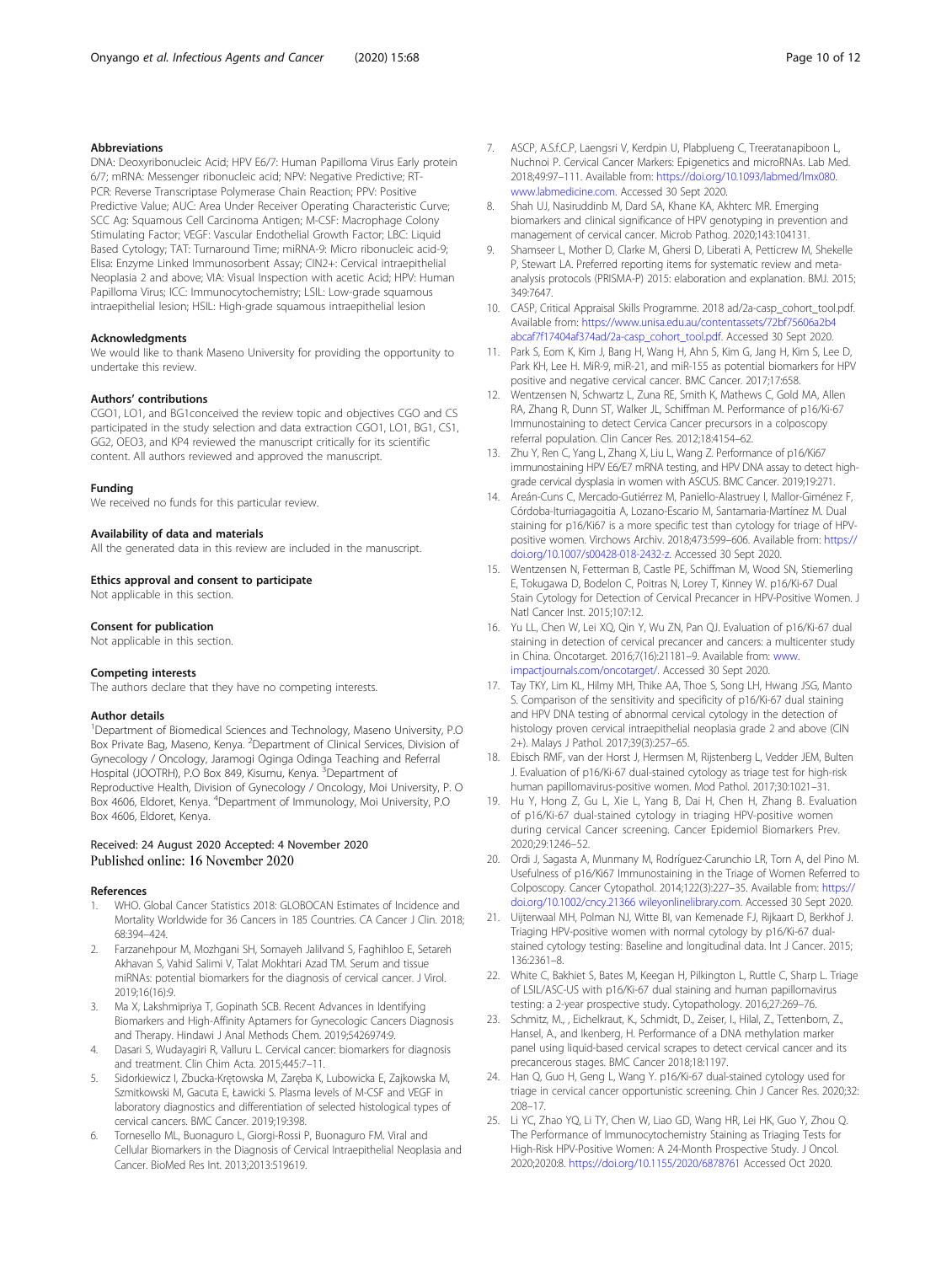- <span id="page-10-0"></span>26. Wang HR, Li YC, Guo HQ, Yu LL, Wu Z, Yin J, Liao GD, Qu YM, Jiang Y, Wang D, Chen W. A cocktail of p16INK4a and Ki-67, p16INK4a and minichromosome maintenance protein 2 as triage tests for human papillomavirus primary cervical cancer screening. Oncotarget 2017;8(48): 83890–99. Available from: [www.impactjournals.com/oncotarget/](http://www.impactjournals.com/oncotarget/). Accessed 15 Oct 2020.
- 27. El-Zein M, Gotlieb W, Gilbert L, Hemmings R, Behr MA, Franco EL. Tumor Markers and Signatures Dual staining for p16/Ki-67 to detect high-grade cervicallesions: Results from the Screening Triage Ascertaining Intraepithelial Neoplasia by Immunostain Testing study. Int J Cancer. 2020:1–10. Available from: <https://doi.org/10.1002/ijc.33250>. Accessed 30 Sept 2020.
- 28. Wentzensen N, Clarke MA, Bremer R, Poitras N, Tokugawa D, Goldhoff PE, Castle PE, Schiffman M, Kingery JD, Grewal KK, Locke A, Kinney W, Lorey TS. Clinical Evaluation of Human Papillomavirus Screening With p16/Ki-67 Dual Stain Triage in a Large Organized Cervical Cancer Screening Program. JAMA Intern Med. 2019;179(7):881–8.
- 29. Ren C, Zhu Y, Yang L, Zhang X, Liu L, Wang Z, Jiang D. Prognostic and diagnostic validity of p16/ Ki-67, HPV E6/E7 mRNA, and HPV DNA in women with ASCUS: a follow-up study. Virol J. 2019;16:143.
- 30. Bergeron C, Ikenberg H, Sideri M, Denton K, Bogers J, Schmidt D, Francisco Alameda F. Prospective Evaluation of p16/Ki-67 Dual-Stained Cytology for Managing Women With Abnormal Papanicolaou Cytology: PALMS Study Results. Cancer Cytopathol. 2015;123(6):373–81. Available from: [https://doi.](https://doi.org/10.1002/cncy.21542) [org/10.1002/cncy.21542](https://doi.org/10.1002/cncy.21542). [www.wileyonlinelibrary.com.](http://www.wileyonlinelibrary.com) Accessed 30 Sept 2020.
- 31. Polman NJ, Uijterwaal MH, Witte B, Berkhof J, van Kemenade FJ, Spruijt JWM. Good performance of p16/ki-67 dual-stained cytology for surveillance of women treated for high-grade CIN. Int J Cancer. 2017;140:423–30.
- 32. Ren C, Zhu Y, Yang L, Zhang X, Liu L, Ren C. Diagnostic performance of HPV E6/E7 mRNA assay for detection of cervical high-grade intraepithelial neoplasia and cancer among women with ASCUS Papanicolaou smears. Gynecol Obstet. 2018;297:425–32.
- 33. Han L, Husaiyin S, Zhao F, Rezhake R, Niyazi M. Clinical Value of Human Papillomavirus E6/E7 mRNA Detection in Screening for Cervical Cancer in Women Positive for Human Papillomavirus DNA. Clin Lab. 2018;64(9):1363– 71. Available from: <https://doi.org/10.7754/Clin.Lab.2018.180138>. Accessed 30 Sept 2020.
- 34. Yao Y, Ian Q, Cheng B, Cheng Y, Ye J, Lu W. Human papillomavirus (HPV) E6/E7 mRNA detection in cervical exfoliated cells: a potential triage for HPVpositive women\*. J Zhejiang Univ Sci B. 2017;18(3):256–62.
- 35. Bountris P, Haritou M, Pouliakis A, Margari N, Kyrgiou M. An Intelligent Clinical Decision Support System for Patient-Specific Predictions to Improve Cervical Intraepithelial Neoplasia Detection. BioMed Res Int. 2014;341483:20. Available from: [https://doi.org/10.1155/2014/341483.](https://doi.org/10.1155/2014/341483) Accessed 30 Sept 2020.
- . 36. Li, J., Yi, J.L., , Li, Q., Zhang, W., Li, Y., Qu, P.P., Wei, Y.L. Risk evaluation of cervical cancer progress by screening human papillomavirus DNA, E6/E7 mRNA and protein, and cell free ferrous protoporphyrin. Int J Clin Exp Med, 2016. 9(10): p. 19741–19748.
- 37. Camus C, Vitale S, Loubatier C, Pénaranda G, Khiri H. Quantification of HPV16 E6/E7 mRNA Spliced Isoforms Viral Load as a Novel Diagnostic Tool for Improving Cervical Cancer Screening. J Clin Med. 2018;7:530.
- 38. Kong L, Wang L, Wang Z, Xia X, You Y, Wu H, Wu M, Liu P, Li L. DNA methylation for cervical cancer screening: a training set in China. Clin Epigenetics. 2020;12:91.
- 39. Dong L, Zhang L, Hu SY, Feng RM, Zha XL, Zhang Q, Pan QJ, Zhang X, You-Lin Qiao YL, Fang-Hui Zhao FH. Risk stratification of HPV 16 DNA methylation combined with E6 oncoprotein in cervical cancer screening: a 10-year prospective cohort study. Clin Epigenetics. 2020;12:62.
- 40. van Leeuwen RW, Oštrbenk A, Poljak M, van der Zee AG, Schuuring E, Wisman GBA. DNA methylation markers as a triage test for identification of cervical lesions in a high risk human papillomavirus positive screening cohort. Int J Cancer. 2019;144:746–54.
- 41. De Strooper LMA, Verhoef VMJ, Berkhof J, Hesselink AT, de Bruin HME. Validation of the FAM19A4/mir124–2 DNA methylation test for both lavageand brush-based self-samples to detect cervical (pre) cancer in HPV-positive women. Gynecol Oncol. 2016;141:341–7.
- 42. Chujan S, Kitkumthorn N, Siriangku S, Mutirangura A. CCNA1 promoter methylation: a potential marker for grading Papanicolaou smear cervical squamous intraepithelial lesions. Asian Pac J Cancer Prev. 2014;15(8):7971–5.
- 43. Kottaridi C, Kyrgiou M, Pouliakis A, Magkana M, Aga E, Spathis A, Mitra A. Quantitative measurement of L1 human papillomavirus type 16 methylation for the prediction of Preinvasive and invasive cervical disease. J Infect Dis. 2017;215:764–71.
- 44. Leeman A, del Pino M, Marimon L, Torné A, Ordi J, ter Harmsel B. Reliable identification of women with CIN3+ using hrHPV genotyping and methylation markers in a cytology-screened referral population. Int J Cancer. 2019;144:160–8.
- 45. Chen P, Jiao L, Ren F, Wang DB. Clinical value of serum squamous cell carcinoma antigen levels in predicting chemosensitivity, lymph node metastasis, and prognosis in patients with cervical squamous cell carcinoma. BMC Cancer. 2020;20:423. [https://doi.org/10.1186/s12885-020-](https://doi.org/10.1186/s12885-020-06934-x) [06934-x.](https://doi.org/10.1186/s12885-020-06934-x)
- 46. Zajkowska M, Zbucka-Krętowska M, Sidorkiewicz I, Lubowicka E, Gacuta E, Szmitkowski M, Lech Chrostek L, Ławicki S. Plasma levels and diagnostic utility of macrophage-colony stimulating factor, matrix metalloproteinase-9 and tissue inhibitor of metalloproteinase-1 as tumor markers in cervical cancer patients. Tumor Biol. 2018:1–9. Available from: [https://doi.org/10.](https://doi.org/10.1177/1010428318790363) [1177/1010428318790363](https://doi.org/10.1177/1010428318790363). Accessed 30 Sept 2020.
- 47. Lubowicka E, Zbucka-Kretowska M, Sidorkiewicz I, Zajkowska M, Ewa Gacuta E, Puchnarewicz A, Hrostek L, Szmitkowski M, Ławicki S. Diagnostic Power of Cytokine M-CSF, Metalloproteinase 2 (MMP-2) and Tissue Inhibitor-2 (TIMP-2) in Cervical Cancer Patients Based on ROC Analysis. Pathol Oncol Res. 2020;26:791–800. Available from: [https://doi.org/10.1007/s12253-019-00626](https://doi.org/10.1007/s12253-019-00626-z) [z.](https://doi.org/10.1007/s12253-019-00626-z) Accessed 30 Sept 2020.
- 48. Ruan F, Wang Y, Chai Y. Diagnostic values of miR-21, miR-124, and M-CSF in patients with early cervical Cancer. Technol Cancer Res Treat. 2020;19:1–8.
- 49. Będkowska GE, Ławicki S, Gacuta E, Pawłowski P, Szmitkowski M. M-CSF in a new biomarker panel with HE4 and CA 125 in the diagnostics of epithelial ovarian cancer patients. J Ovarian Res. 2015;8:27.
- 50. Ławicki S, Zajkowska M, Głażewska EK, Będkowska GE, Szmitkowski M. Plasma levels and diagnostic utility of VEG F, MMP-9, and TIMP-1 in the diagnosis of patients with breast cancer. Onco Targets Ther. 2016;9:911–9. Available from: <https://doi.org/10.2147/OTT.399959>. Accessed 13 Sept 2020.
- 51. Cheng D, Liang B, Li Y. Serum Vascular Endothelial Growth Factor (VEGF-C) as a Diagnostic and Prognostic Marker in Patients with Ovarian Cancer. PLoS One. 2013;8(2):e55309. Available from: [www.plosone.org.](http://www.plosone.org) Accessed 30 Sept 2020.
- 52. Urquidi V, Goodison S, Kim J, Chang M, Daib Y, Rosser CJ. VEGF, CA9 and Angiogenin as a Urinary Biomarker for Bladder Cancer Detection. Urology. 2012;79(5):1185.e1–6. Available from: [https://doi.org/10.1016/j.urology.](https://doi.org/10.1016/j.urology) Accessed 30 Sept 2020.
- 53. Jiang Y, Hu Z, Zuo Z, Li Y, Pu F, Biqiong Wang B, Tang Y, Guo Y, Tao H. Identification of Circulating MicroRNAs as a Promising Diagnostic Biomarker for Cervical Intraepithelial Neoplasia and Early Cancer: A Meta-Analysis. Biomed Res Int. 2020;2020:4947381.
- 54. Derbie A, Mekonnen D, Woldeamanuel Y, Ostade XV, Tamrat Abebe T. HPV E6/E7 mRNA test for the detection of high grade cervical intraepithelial neoplasia (CIN2+): a systematic review. Infect Agent Cancer. 2020;15:9.
- 55. Tornesello ML, Faraonio R, Buonaguro L, Annunziata C, Starita N, Cerasuolo A, Francesca Pezzuto F, Tornesello AL, Buonaguro FM. The Role of microRNAs, Long Non-coding RNAs, and Circular RNAs in Cervical Cancer. Front Oncol. 2020;10:150.
- 56. Macedo AC, Gonçalves JCN, Bavaresco DV, Grande AJ, Chiaramonte Silva NC, Rosa MI. Accuracy of mRNA HPV tests for triage of precursor lesions and cervical Cancer: a systematic review and meta-analysis. J Oncol. 2019;2019:14.
- 57. Kim HJ, Cho H, Choi CH, Joon-Yong Chung JY, Hewitt SM. MicroRNA as biomarkers for cervical Cancer. J Gynecol Obstetr. 2015;1(2):1005.
- 58. Li J, Hu L, Tian C, Lu F, Wu J, Liu L. microRNA-150 promotes cervical cancer cell growth and survival by targeting FOXO4. BMC Mol Biol. 2015;16:24.
- 59. Wang X, Yu M, Zhao K, He M, Ge W, Sun Y, Wang Y, Sun H, Hu Y. Upregulation of MiR-205 under hypoxia promotes epithelial–mesenchymal transition by targeting ASPP2. Cell Death and Disease. 2016;7:e2517. Available from: [https://doi.org/10.1038/cddis.2016.412.](https://doi.org/10.1038/cddis.2016.412) Accessed 30 Sept 2020.
- 60. Condrat CE, Thompson DC, Barbu MG, Bugnar OL, Boboc A, Cretoiu D. miRNAs as Biomarkers in Disease: Latest Findings Regarding Their Role in Diagnosis and Prognosis. Cells. 2020;9:276.
- 61. Chung D, Park S, Eom K, Park KH, Less HLS. Feasibility of miR-9, miR-21, and miR-155 as alternative biomarkers in both HPV-positive and HPV-negative cervical cancers. J Clin Oncol. 2018;35:52.